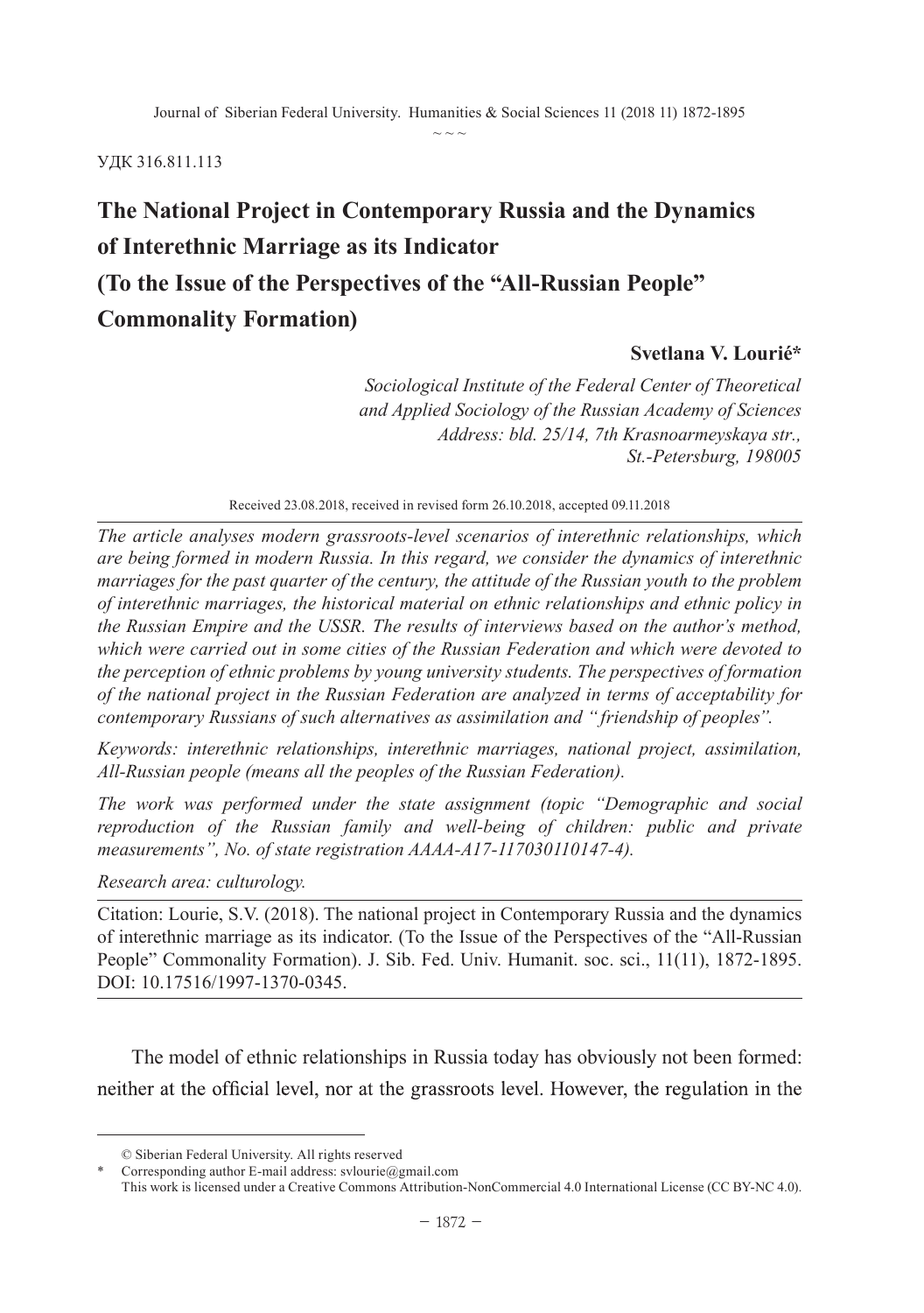ethnic sphere cannot be compared, for example, to the certain scenario of interaction between peoples in the later USSR. Thus, in the recent publication in the Journal of Siberian Federal University, we demonstrated a remarkable accuracy and progress of the spontaneous grassroots-level Soviet ethnic cultural scenario on the example of the dynamics of interethnic marriages in the USSR (Lourie, 2018). What is the modern dynamics of interethnic relationships?

Let us start with a brief consideration of the tendency for interethnic marriages at the present time<sup>1</sup>. It seems to us that this tendency can become an indicator of the tendencies of development of interethnic relationships in the country.

If we relied on common sense reasoning, we could have assumed that in 1990s the share of ethnically mixed marriages would have dropped significantly due to the aggravation of interethnic relationships in the country, and in 2000s it would have grown due to the establishment of certain stability in the country. This is due to the fact that it is generally considered that "in the stable society the amount of mixed marriages increases, while in the crisis one it reduces. Therefore, interethnic marriages could be considered also as a quality of a catalyzer [*an indicator, to be more precise: my note, S. Lourie*] of well-being of the society" (Zeitunyan, 2006: 4), and they "could serve as a diagnostic and forecasting model of the development of ethnic relationships" (Galkina, 1993: 12).

However, the aggravation of interethnic relationships does not necessarily influence the microlevel of the ethnically mixed families directly. Thus, T.A. Titova judging by the large multi-level regional sampling showed that ethnically mixed families in Tatarstan reacted insignificantly to the aggravated ethnic situation in Tatarstan in 1990s: "The problems of interethnic relationships, ethnic identity are discussed in 47% studied Russian-Tatar and 44% of Tatar-Russian families. Only 15% of studied families arguments appear regarding the discussed problems. … The interviews with the population show that in 1992 there was a certain tension in the public opinion regarding the issues of interethnic relationships. Nevertheless, this tension did not affect the relationships within the families between the spouses of different nationalities. … The opinions [on political events] of the spouses of different nationalities regarding most issues are mainly the same in the studied families (Titova, 1999: 77, 82). The conclusions on Tatarstan are supported by the conclusions on Buryatia. There, only 6.5% of the interviewed interethnic families assumed that the condition of interethnic

Among international works on the issues of interethnic marriages the articles by M. Gultekin (Gultekin, 2012), M. Song (Song, 2009), B. Hohmann-Marriott & R. Amato (Hohmann-Marriott, Amato, 2008) and V. Huijink, M. Verkuyten & M. Coenders (Huijnk, Verkuyten & Coenders, 2013) should be outlined specifically.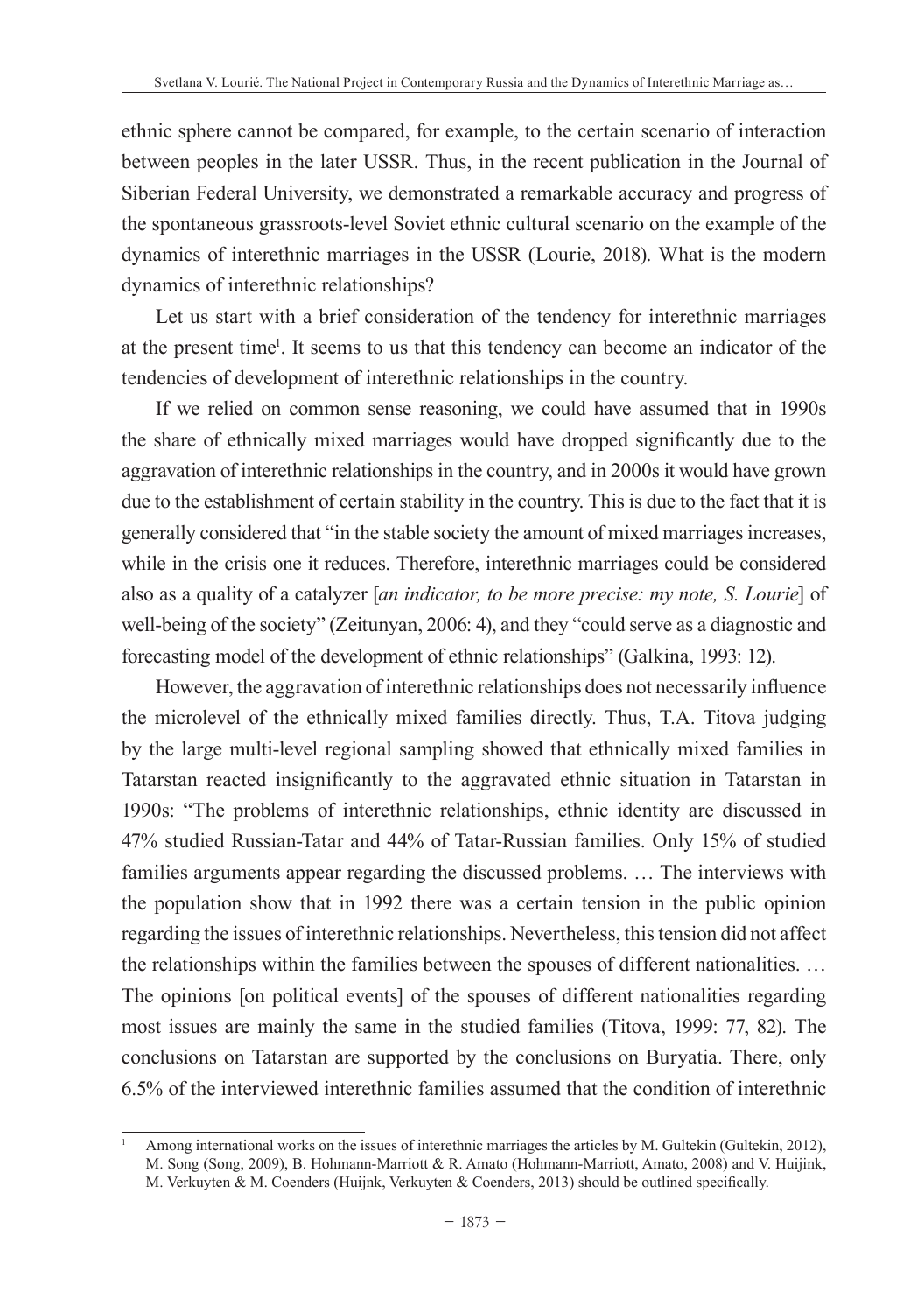relationships in the society can be the reason for the divorce in the ethnically mixed couple (Trifonova, 2014: 86).

The dynamics of interethnic marriages in different regions is multidirectional. Thus, researchers studying the North Caucasus claim that the share of ethnically mixed marriages has been continuously dropping: "In general, in the North Caucasus, since the 1980s, the percentage of interethnic marriages has been reducing, and this trend will continue for a very long time" (Vereshchagina, 2003: 14). The share of interethnic marriages is 12.8% among the Ossetians, 10.3% among the Kumyks, 9.5% among the Lezgins, 8.0% among the Dargins, 7.8% among the Avars and 6.7% among the Kabardians. If we compare this data with 1989, then the Ingush had 14% of interethnic marriages, and in 2002 it became 10.2%, the Chechens had 10% then and in 2002 it became 6.9% (Naselenie Rossii ... 2006: 237, 239).

Nevertheless, the reduction of interethnic marriages is observed not in all regions of the country. In Buryatia, for example, we see a non-continuous dynamics: a small drop in the level of interethnic marriages in early 1990s, then the share of interethnic marriages starts to grow until mid-2000s, and then again begins to fall slowly. Thus, according to the materials of the Archive of the Registry Office of Civil Statuses the share of interethnic families was 12.3% in 1989, 11.9% in 1994, 12.4% in 1999, 13.4% in 2004, 14.2% in 2006 and 12.0% in 2010 (Trifonova, 2014: 75). "Significant changes appeared in the ratio of the amount of men and women of the same nationality, which entered interethnic marriages. Earlier Russian women entered mixed marriages more often than Russian men did, and for non-Russian peoples (Buryats, Evenki, Bashkirs, Yakuts, etc.) there was an opposite tendency. Nowadays these differences have almost eliminated" (Makharova, 2003: 16).

If we turn to Khakassia, there is an increase of interethnic marriages: in 1989 the percentage of mixed marriages was 15.8% for Khakass men and 19.8% for Khakass women; in 1993 it was 20.1% and 19.7% correspondingly. In 2007 the amount of ethnically mixed marriages increased by 7.9% if compared to 1989 (Krivonogov, 2011: 206). The share of ethnically mixed marriages grows in Bashkortostan, where according to the population census percentage of interethnic families is 29.0%, 30.7% in the cities and 20.4% in the rural areas. Moreover, the share of people living in ethnically mixed families does not significantly differ from Russian (31.3%), Bashkir (31.8%) and Tatar (39.7%). In 2005 in Bashkortostan 1,412 marriages between the Russians and the Tatars were registered, in 2010 this number increased to 3,224. 1,372 marriages were registered between the Bashkirs and the Tatars in 2005, and 3,214 marriages in 2010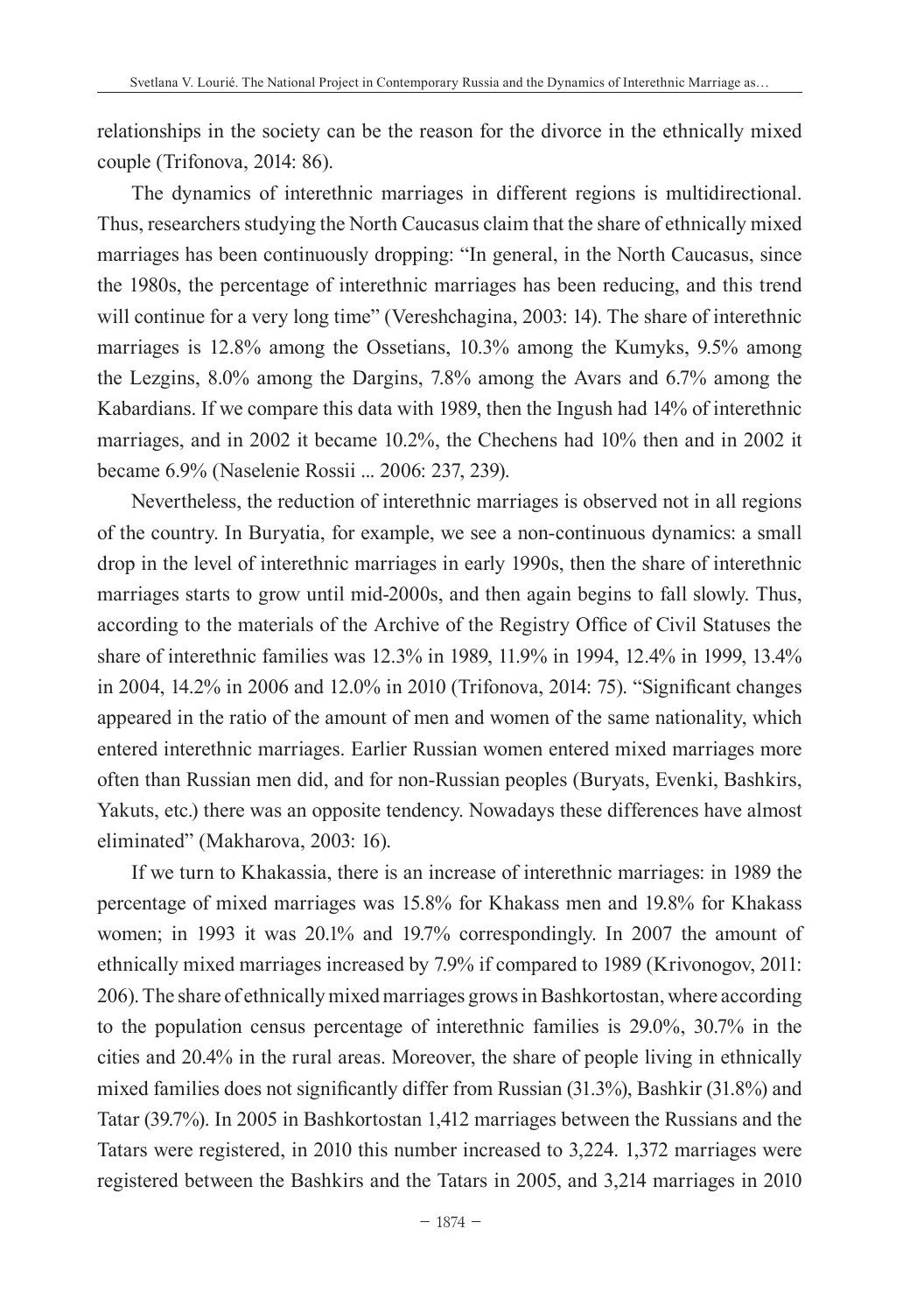correspondingly (Dinislamova, Sadretdinova, 2014: 63-64). Among large peoples of Russia, Komi and Mordva, interethnic marriages make over 40% (and beyond the republics, it even exceeds 50%) (Soroko, 2014: 103). According to the estimations of V.A. Semenov, in the Komi Republic the total amount of students, who come from the mixed marriages, out of 1,500 of interviewed students in the University, made 54%, 42.7% of them were children from the marriages of the Komi with the Russians or representatives of other nationalities (Semenov, 2014: 181-184).

Meanwhile, during the period from 2002 to 2010 in Russia, according to E. Soroko, the proportion of the Kyrgyz, the Tajiks and the Uzbeks in mixed marriages had noticeably decreased: "If the total number of the Kyrgyz couples over 8 years increased by 2.6 times, the amount of mono-ethnic couples increased by 3.7 times. During the period under review, the number of mono-ethnic Uzbek couples increased by 3.4 times, and the amount of mixed couples grew only by 21%, which caused a decline in their share in all families with the Uzbek wife" (Soroko, 2014: 99).

Therefore, is the amount of interethnic marriages in Russia bigger or smaller if compared to the Soviet period? Here we should outline the starting point. In the USSR in 1989, the share of interethnic marriages was 17.5%, but in RSFSR, including all the autonomies, it was lower, 14.7%. According to the data of the State Statistics Service of Russia by 1994 the share of interethnic marriages in the family structure of the society reduced to 11.5%. According to the data of the Census of 2002 16.2% of population in Russia live in ethnically mixed families. The percentage of the Russians, which had ethnically mixed marriages in this period is lower than among other ethnic groups of Russia, only 11.8%. If we look at the data of the Census in 2010, the share of ethnically mixed coupes in Russia is only 12%. Thus, we can conclude that the dynamics is periodic.

The numbers of the latest censuses can be compared with those of the Soviet censuses only approximately. The fact is that in Soviet times, the unit of calculation was the family itself, and in modern Russia the unit is the household. Comparing the numbers, we mean that in one household there is only one married couple, and one married couple has only one household, which, of course, is not always the case. Therefore, estimations based on recent censuses are not accurate. Based on these approximate estimations, demographers believe that in 2002 the percentage of the Russians who have ethnically mixed marriages was lower than the average among the peoples of Russia, only 11.8% (Naselenie Rossii, 2006: 236).

The given figures prove that no uniform scenario of interethnic relationships has been observed in Russia yet. If we take in consideration what most modern Russian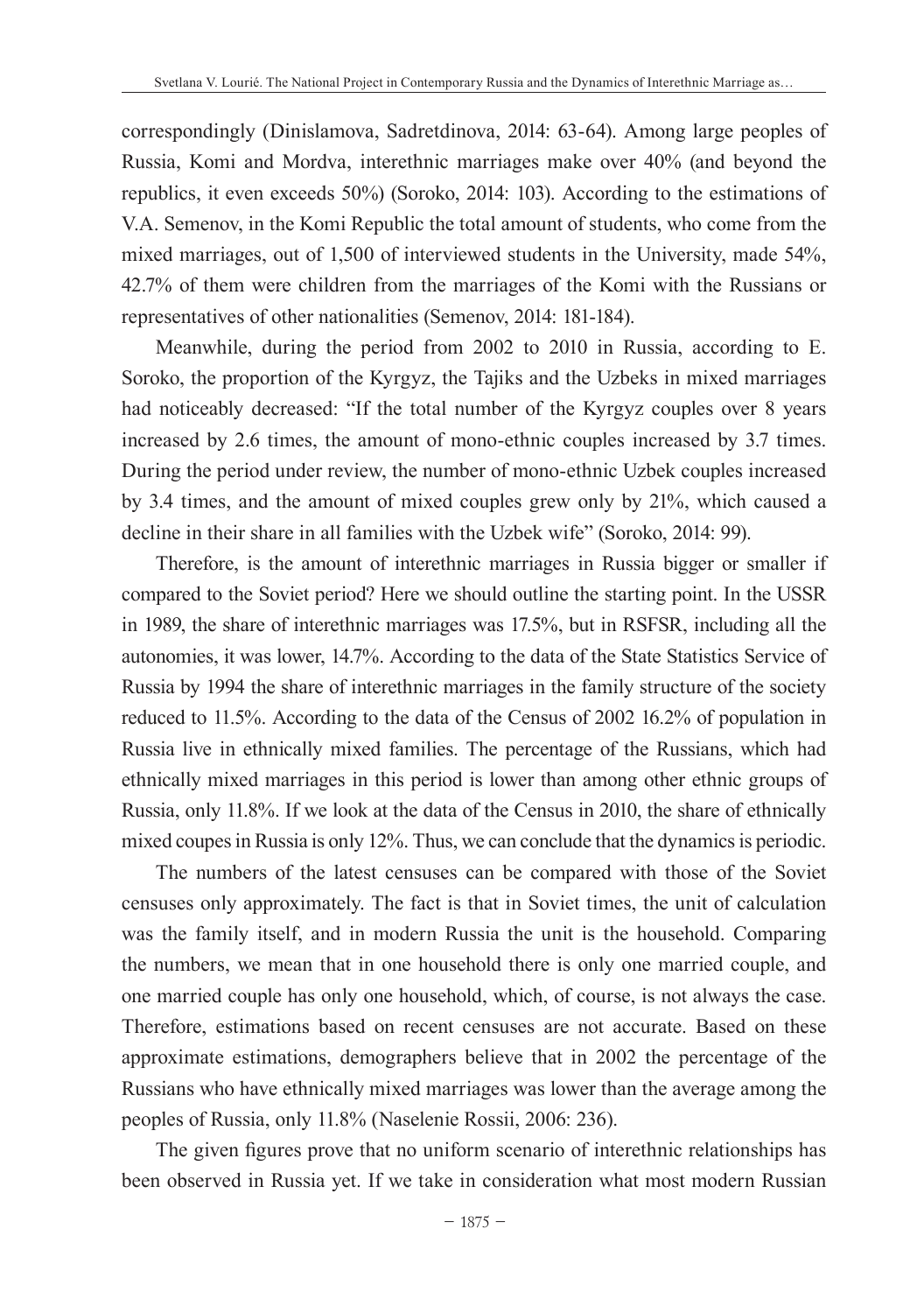researchers of interethnic marriages write about it, that "the processes of creation and functioning of interethnic families are one of the indicators of the cultural level of interethnic relationships" (Zeitunyan, 2006: 5), we can conclude that there is no such uniform culture for Russia as a whole. Different regions of the country experience different processes. For modern Russian quite a stable share of interethnic marriages is typical, which is generally lower for the Russians on the territory of RSFSR. Notwithstanding the variety of trends in interethnic marriages in regions of Russia, it is predictable and there are no unexpected tendencies outlined. This proves that different nations of Russia continue to exist within the framework of their cultural scenarios, which do not contradict each other much.

Interethnic marriage, of course, is only one of the indicators of the interethnic relations dynamics. Though its analysis shows that interethnic relations in modern Russia are situational. Moreover, it is not only the grassroots scenario of these relations that did not develop, there is no distinct model of such relations that would be introduced into life by the authorities.

The state anthem of our country tells that Russia is "An age-old union of fraternal peoples". Our Constitution starts with the words: "We, the multinational people of the Russian Federation united by one destiny on our land"… In one word, there is an appeal to the historical fortune. There is nothing as specific as can be observed in the anthem of the USSR: "An unbreakable union of free republics, The Great Russia has welded forever to stand". These words in the old anthem put everything in their places, in the modern version of the anthem, as well as in the official documents and the whole national policy of the Russian Federation the structure of interethnic relations is not reflected in anyway. First of all, the role of the nucleus of Russia, the state forming Russian people, is not clear in relations with its periphery, i.e. fairly large and significant peoples of the Russian Federation. Thus, modern Russian Federation does not have any distinct national project, elite act reactively responding to real and imaginary threats to real or imaginary stability.

What was the situation with national projects in the Russian State before? What was their connection with popular grassroots scenarios of interethnic relations? How can this past experience be useful for estimation of the prospects of national relations today?

Let us first consider what a national project is<sup>1</sup>. The first comprehensible explicit project was developed in the revolutionary France in terms of struggle with the

<sup>1</sup> Among the recent papers on theoretical problems of nationalism and national projects the articles by J. Santiago (Santiago, 2012), R. Munck (Munck, 2010), A. Sager (Sager, 2014), K. Jaskuowski (Jaskuowski, 2010) and J. Etherington (Etherington, 2010) are of special interest.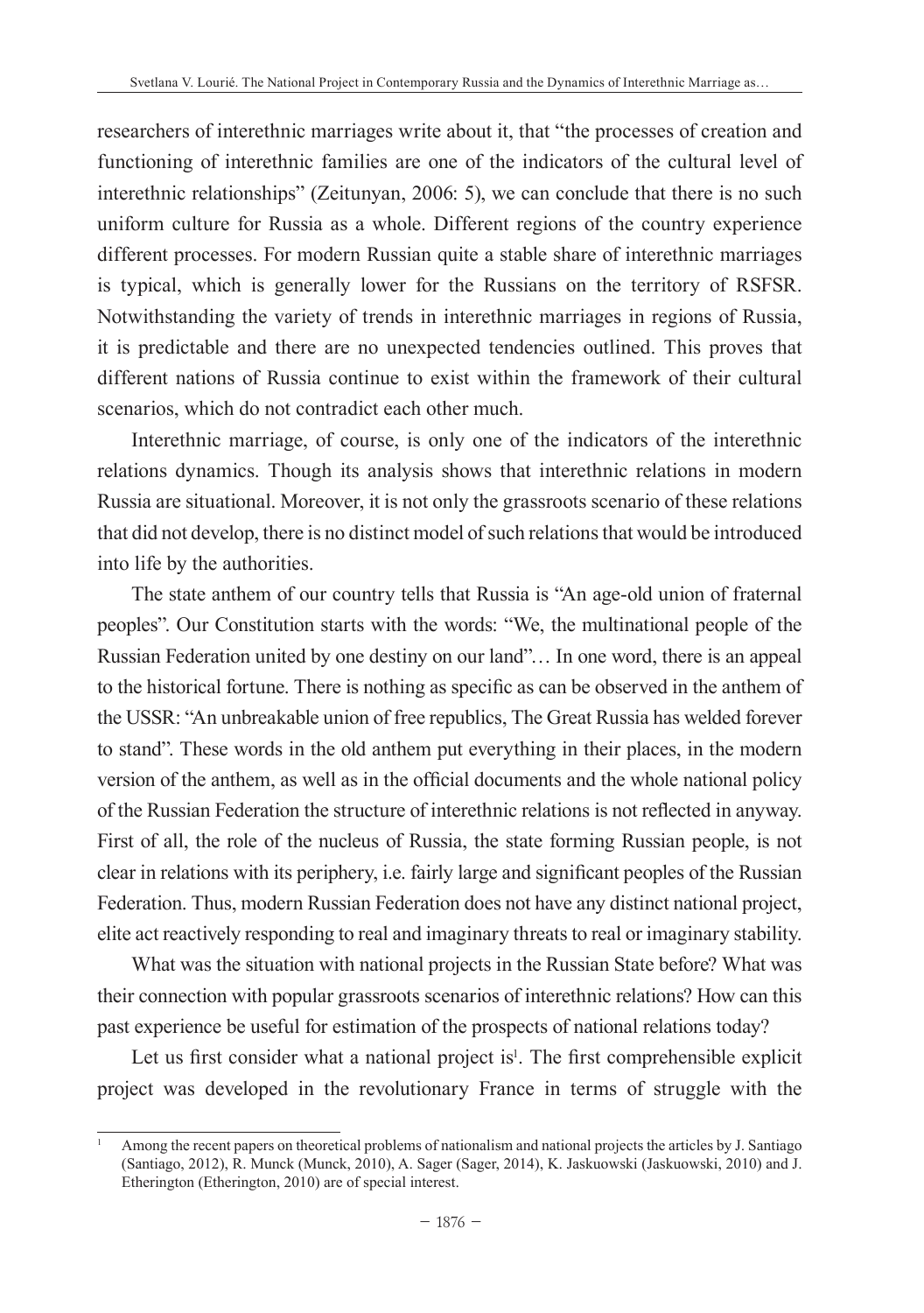monarchic principle of validity for the sovereignty of the nation understood as a union of citizens. The project was aimed at the planned and thoughtful creation of the French political nation through opposition to the diversity of the periphery. Its characteristic feature was an emphasis on the present and the future and the actual denial of the past which it was necessary to go away from. This phenomenon in the scientific literature is known as the French type of nationalism or the nationalism of the centre.

It is opposed to the German type of nationalism, that is Eastern nationalism. It is the nationalism of the suburbs or the periphery. In the nationalism of the periphery, a strong emphasis is placed on the past, which is receives some instrumental interpretation, and the myth of the "golden age" in the past of the nation is developed, and on its basis the image of the "ideal" fatherland in the future, as a distant goal, is formed. These key elements are not directly connected with the solution of practical political and economic tasks, but are loaded with high emotional content. In this case, the nation is understood as a community built on the unformalised paradigms of traditional culture.

With time the development of both nationalism models took an unexpected turn: they got transformed, the "Western" model preserved its form, i.e. its project component, and the content got close with the content of Eastern nationalism. In France, where the idea of nationalism as a project appeared, it went through some ideological adjustment. In other countries nationalism was presented as a cultural and political project, though the grounds of this project were originally the elements, which were partially borrowed from the German system and partially developed by local intellectuals and presented as original to each specific culture. Therefore, in each case we deal with a political project, which was based on a mythologeme and constructed artificially on purpose (Lourie, 1999).

The concept of K. Verdery seems to be the most adequate among many definitions of a nation: the nation is understood as a symbol (or a myth), the use of which itself creates the reality (Verdery, 2002). In this interpretation nationalism is a cover for various psychological and ideological structures, which are put in this cover because it is the most efficient tool for their adjustment to the mass consciousness. The following definition is also possible: the nation is a form of culture existence formed under the influence of the nationalism ideology. This is true as nationalism among different peoples has many similar features, which are typical for nationalism itself as a project, but which occur differently among different nations depending on the peculiarities of their cultures. Culture in this context is understood both as the ethnic culture typical for one ethnic group and as the polyethnic society of a number of ethnic groups, which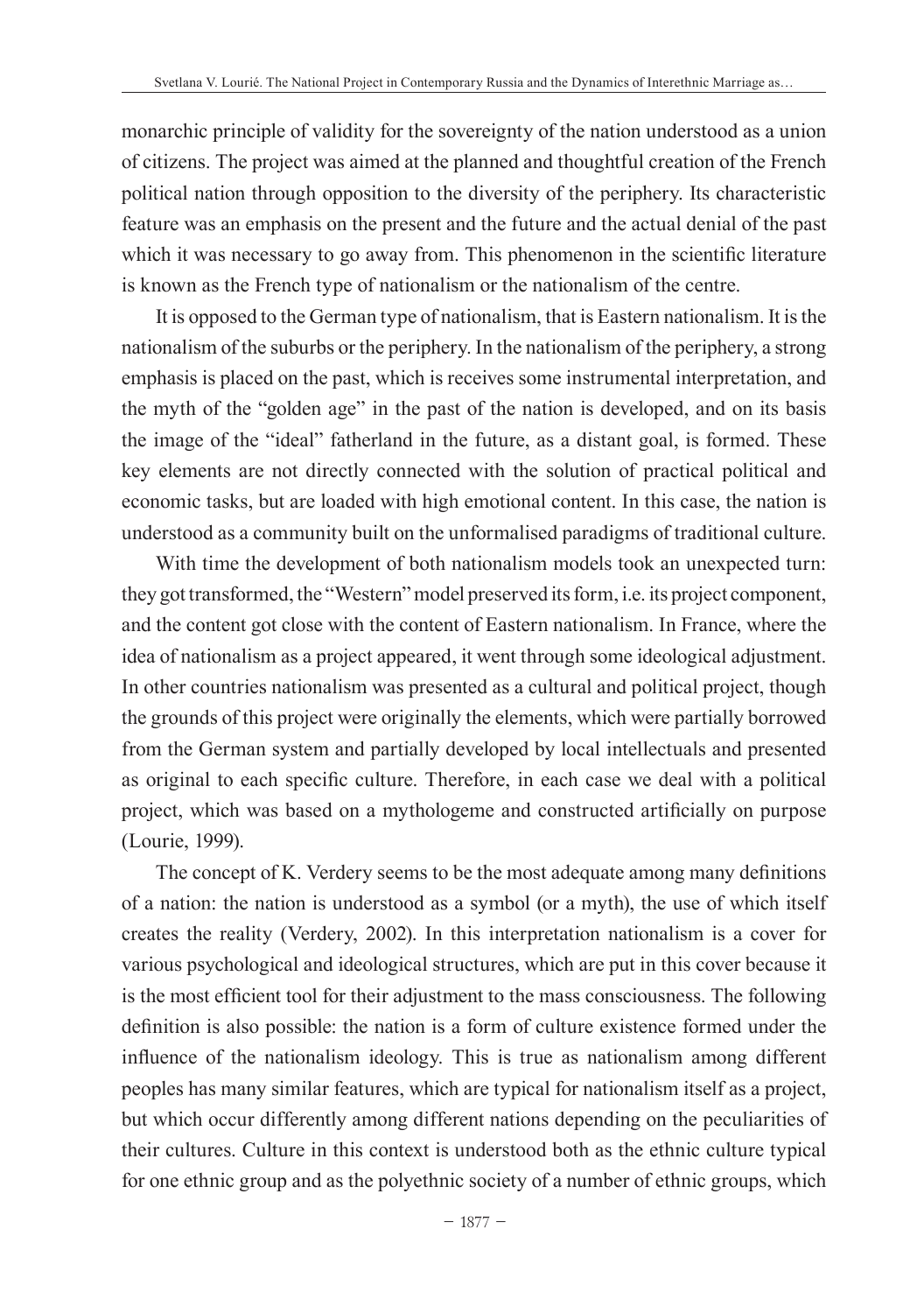live in continuous interaction and have compatible or concurrent general cultural scenarios (Lourie, 2010).

Therefore, the possibility of implementing the national project as a unified general scheme should be rejected because in reality the project is doubled. On the one hand, there is a more or less explicit project (for example, almost universal for all nations ideology of nationalism, which is easily adapted by different peoples depending on their history). On the other hand, there is a popular grassroots spontaneous scenario, in which the ideology is changed in the consciousness of the nation depending on its cultural constants and such a scenario turns out to be not even close to ideology, which was supposed to be in its basis.

Let us turn to the national policy and the practice of the Russian Empire and the Soviet Union. It is noteworthy that very often the national project is related not only to the self-concept of one nation, but forms its relations with other peoples (in the Russian Empire it was called indigenous policy). In Russia – the Russian Empire, the Soviet Union and the Russian Federation – self-perception of the key, state-forming nation (the Russians) has always been mainly their perception of themselves in relation to the peoples included into the Russian State. This was already put in the ideologeme of gathering lands, at first Russian and then all, which were available for including into Russia. Actually any empire implicitly has the principle it is based on, which could be expressed by the prophet Isaiah's words: "God is with us, learn languages and resign, as God is with us". This means that truth is with us and it is all our power, which we will use to enlighten peoples and gather them together.

In the case of the Russian Empire, of course, above all, it meant the Orthodoxy of its people. Though already in the 19th century, everything got much more complicated, and various action plans (often a civilizing, progressive plan) coexisted. Actually, the project as such did not exist at that time, there was only the general feeling of integrity, the need to unite nations in various ways. There was some rather formal national and political idea, which in the framework of official political practice was subjected to a number of reinterpretations, which were in different ways related to the practice of popular colonisation.

The Russian Empire seemed to practice a so-called individual approach to different nations and regions. However, not always there was an ideological programme standing behind this individual approach. Loyal nations or at least those, which seemed to be such were encouraged. Active or disobedient peoples were repressed. According to this approach, the nations that had something in common with the Russians in terms of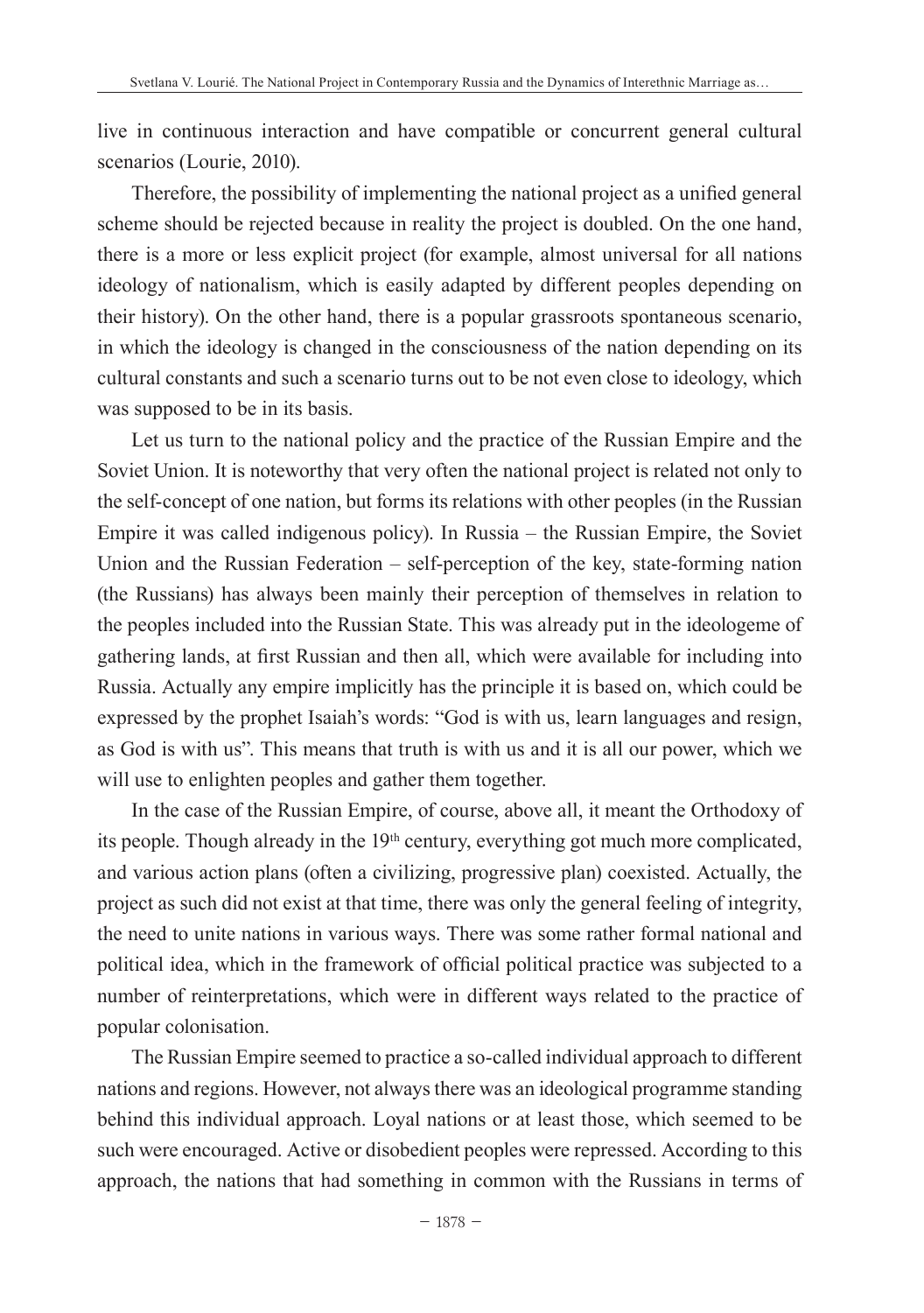external political goals were settled along the borders, though they were not supposed to take the initiative neither. The non-Christian Finno-Ugric peoples of the Volga region and the northern part of Russia were subject to converting to Orthodoxy and assimilation. The integrity of the region, as they said, was achieved under an eightpointed Orthodox cross.

There was a hope to join the peoples of Turkestan basing on the progress and mainly civic consciousness (as the general-governor of Turkestan, von Kaufmann, used to say "an honest Muslim is more precious than a dishonest Christian"). However, on the other hand the German von Kaufman wrote in his will that he should be buried in Turkestan while "it is also the Russian land and there is no shame to be buried here for the Russian man". The land was considered so Russian that the people convinced themselves somehow that it is separated from the other Muslim world by the gap that no one can cross. Until the largest all-Muslim revolt which took place in the region at the end of the 19<sup>th</sup> century.

In the Transcaucasia the peoples with the ancient state structures were rejected even in local self-rule. Sometimes it was believed that the Georgians and the Armenians represent a "regional nationality," as one officer wrote, a very viable "ethnographic force", which "is not at all ashamed of itself," but it is embarrassing for the Russians who cannot cope with it. On the other hand, there was a firm conviction that "the Christian peoples, by whose blood, and not only by the blood of the Russians, the Caucasus was bought for Russia, have equal rights with the Russians". However, more often the Russians under the influence of European imperialism considered themselves to be civilizers, which was quite true in many regions, but not enough for such a nation as the Russians.

In the Russian Empire there were two components, which coexisted, complemented each other and often opposed each other: the religious and the statist components. The statist one prevailed as an aspiration for unification and russification. It is usually natural and should have been productive for the state integrity and the self-esteem of the Russian nation. In reality though, such unification for the Russians was often conflict generating both in practical and psychological aspects, which did not contribute much to the well-being and strength of the Empire. The religious aspect of integration of the Empire's suburbs was not quite explicit in the official policy, but it was present in the consciousness of many Russian imperial leaders and Russian colonists in the suburbs. Sometimes the statist and the religious origins had serious conflict and led to temporary paralysis of the imperial rule (Lourie, 1994).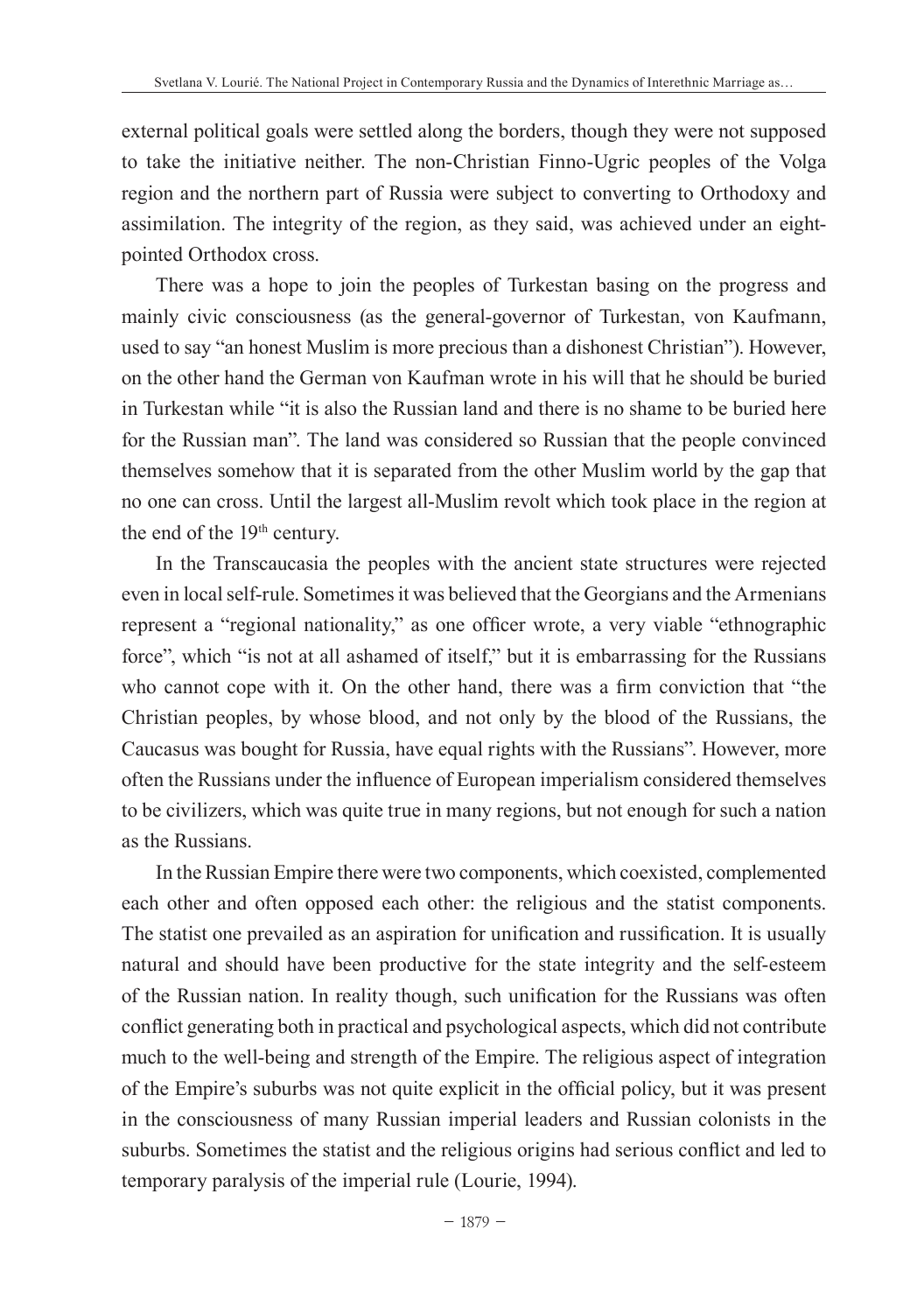It is noteworthy that in the regions where statism was more vivid and Russian peasant colonization was accompanied by some administrative measures and was protected by the state, the integration of the regions into the Empire was significantly weaker than in the regions, where peasants had to act at their own risk and look for the ways to live amicably with the indigenous peoples on their own (Lourie, 1998). This does not mean though that it was right to leave Russian colonists to the mercy of the fate, but it would have been definitely wise to trust the instincts of the colonists and allow them to freely develop spontaneous scenarios of discovering the territory of the Empire and integrating its diverse peoples. It is obvious that in addition to the allstate project performed by the official authorities, there is always a popular grassroots scenario, which is spontaneously fulfilled by common representatives of the people.

The contradiction of the official national project and the spontaneous popular scenario of the ethnic relationships is especially noticeable in the case of the Soviet friendship of peoples (Lourie, 2011). This project started in 1920s as an Anti-Russian and Anti-Imperial policy of localisation and turned into the grassroots imperial scenario with the Russian people in the centre. It provided the Russians with the explicit forms of expressing themselves as an older brother and a patron of many nations of the Empire.

Moreover, the formal features of the project of the peoples' friendship (the term "peoples' friendship" appeared only in the middle of 1950s) are quite similar to the French model of nationalism. It has a vivid purposefulness of the goal and means for its implementation and it was based on the algorithms of relationships of both between the citizens and the state, and between the citizens. Both Soviet and French projects were conceived as tools for building a fundamentally new type of society, both explicitly aimed at solving the tasks of the present and the future, and both rejected the past, building the sovereignty of the society on the basis of the rejection of monarchist legitimacy. There was a number of similar features in the Russian and French imperial models, so the model of imperialism, which was inherent in the Russian Empire, in the 19th century literature was sometimes called Russian or French, considering these definitions as synonymous.

Moreover, the main feature that brings together Russian or French types of imperialism is the tendency to assimilate suburbs or colonies, the tendency to transform the entire population of the empire into the Russians or, accordingly, the French. Though the Soviet model in this case differs from the French one, for the assimilation goes not to the national culture of the people of the centre, but to the phantom non-national, as it would seem, image of the "Soviet person". If the Soviet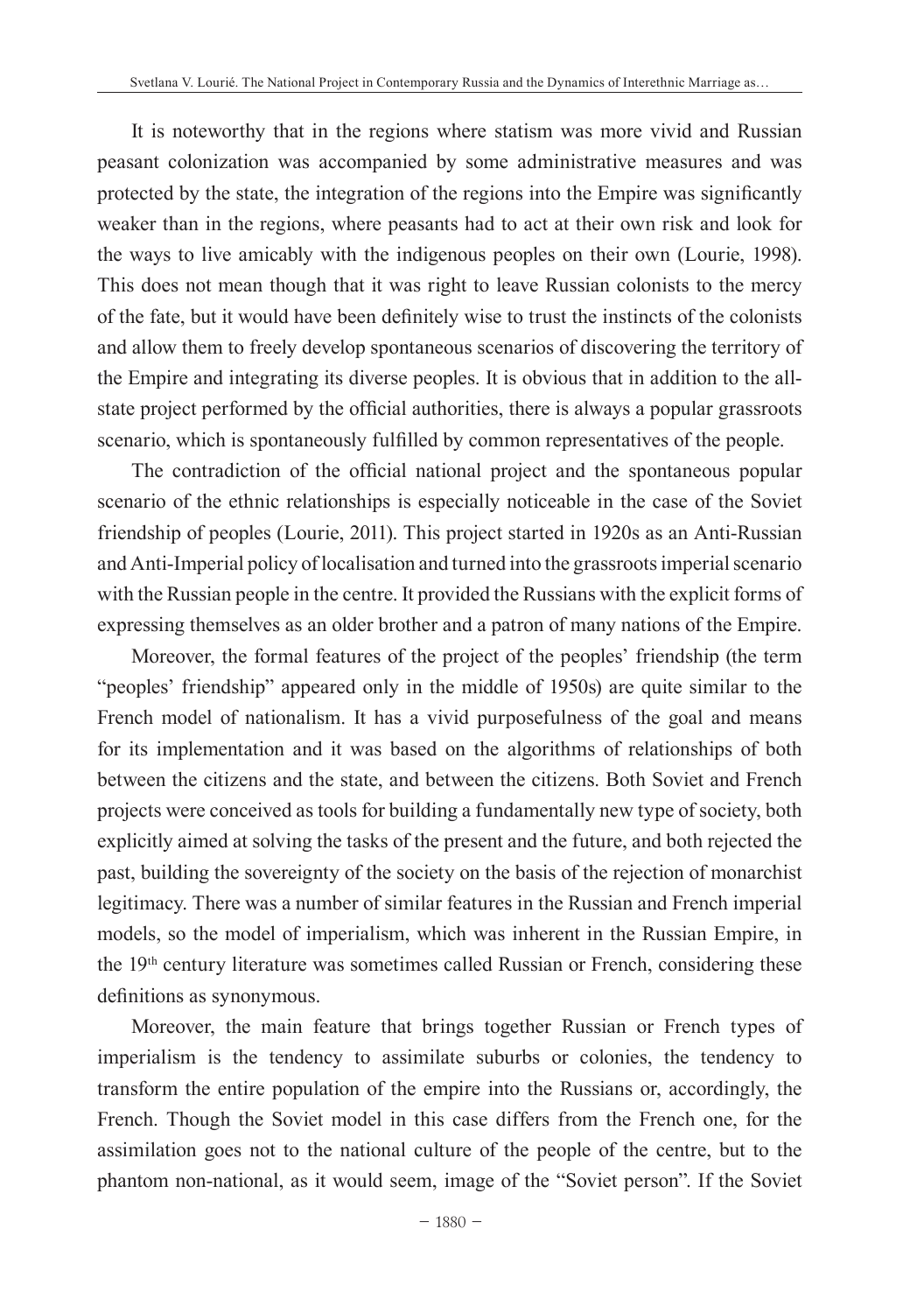project of friendship of peoples was about the assimilation of the citizens, then we would deal (at least partially) with a clone of the French project, but the Soviet project, unlike the latter, did not assume complete assimilation. This was its principal feature. On the ideological side, it assumed the realisation of the ideal of internationalism.

The project was balancing at the cutting edge. If internationalism is expected, then there should be nations. These nations though should have such ideal relations that nobody is in a higher position over another, but each nation has some supreme goals (supreme ideals of communism). Therefore, on the one hand, nations were supposed to be formed there where they were not present. Many peoples of the USSR, even smallnumbered ones, received at least one university, a library a national theatre and some were even given the written language. On the other hand, if the nation raised its head too high, its representatives were blamed in "petty-bourgeois nationalism" and were repressed. All the forces of any nation were supposed to be concentrated on the better tomorrow. The Russians were restricted in most ways, so they did not get infected by "supreme power chauvinism".

When the project was "brought to the masses", they understood it in a completely peculiar way! For them, the main thing was, literally, to be friends. This resulted in a very complicated system of relationships. According to the project, nationalities were preserved and felt very clearly. At the same time, interethnic communication itself became one of the most important reasons they were preserved for. There was a constant dialogue of different cultures. With some exaggeration, we can say that each nation existed for the pleasure of others and enjoyed the existence of others itself. Ethnic peculiarities were manifested either in their own narrow circle or "for the spectator", and in the latter case, they were presented in a festive pleasant tone. Even the conflicting ethnic groups expressed their conflict in a festive game form, for example, in KVN or the competition "Come on, girls!".

However, it was only the outer layer of relationships. Deeply inside, they were built on the complex game of compromises and the system of politeness. Moreover, people obviously enjoyed this game of compromises and politeness. The main thing was to be "tactful". Tact was the highest virtue in the sphere of interethnic relations and politeness inherent for the friendship of nations was very warm. People allegedly fled to it from the cold of the totalitarian regime. The cherry on the cake was the absence of interethnic relations, when people of different nationalities lived together, but it seemed that they did not remember about interethnic relations. They were supposed to express it only in stories about something interesting from the life of nations.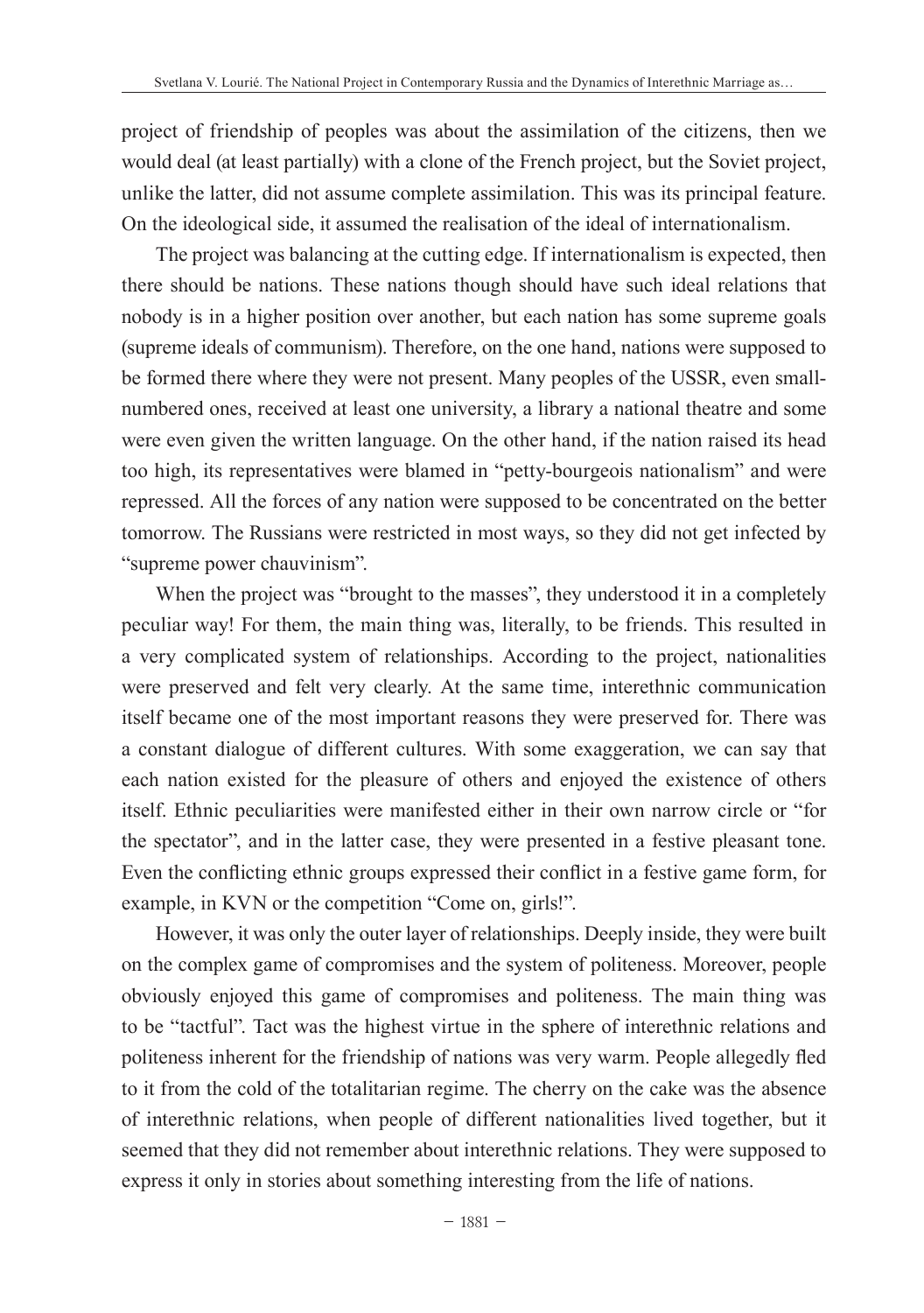As for the direct regulation of national relations at the grassroots level, their spontaneous popular scenario, then, as one of my Armenian respondents said back in the 1990s, "the communist system did not understand a thing in the national relations. It was wonderful! "I don't want to be involved in this, otherwise I will make such a mess!", the authorities seemed to say". At the level of grassroots communication sometimes it was. The same respondent defined the role of the Russians in the "Soviet empire": "The image of the Russians in the eyes of other nations is purely charismatic ... "Nation" does not always mean the same thing. In the circle of Russian peoples, "nation" is a stereotype of **being in the view of the Russian people**. Under their eye. Interethnic relations are formed in this way and not in the other way taking into account the presence of the "all-seeing eye" of the Russian people. This should not be confused with the "eye of power". The Russian people, culture, language serve as a model, which national behaviour **wants** to fit ... ". Not everything, of course, was so perfect, but in the late Soviet years, the spontaneous Russian-centricism manifested itself in national scenarios in the USSR in one way or another.

The whole frame of Soviet culture was based on a specific refraction of Russian culture. For some of the peoples, Russian high culture filled the missing or too thin layer of their own high culture. For the peoples who had their own high culture, the Russian one supplemented and enriched it. By the way, the relative ease of accepting the Russian culture was explained by the fact that the Russians (as a nation, not the authorities) did not encroach upon the everyday culture of other nations, they themselves often assimilated in the everyday culture of the local population: cuisine, dress style, behavioural elements, and some customs. The system of "friendship of peoples" can be imagined as one of the forms of expression of the Russian imperial complex, including its natural and grassroots expression.

It is noteworthy that the Russian "image of themselves" as the carriers of good exists in three ways: 1) *the keepers* are the *cultivators* of good, i.e. the peasant community, the creators of the "great construction projects" and the creators of space rockets, etc.; 2) *enlightenment missionaries* who are always ready to carry the "light to the world," whatever it is; 3) *warriors-defenders* of good, fighters against "villains" and patrons of peoples who are threatened by evil. Self-awareness as patrons and protectors is very clear, for example, M.Yu. Lermontov wrote: "And God's grace descended on Georgia! It has blossomed ... without fear of enemies, protected by friendly bayonets". ("The Novice"). Any nations which entered the Russian Empire or the USSR, even the conquered ones, were considered to be liberated. It is impossible to offend the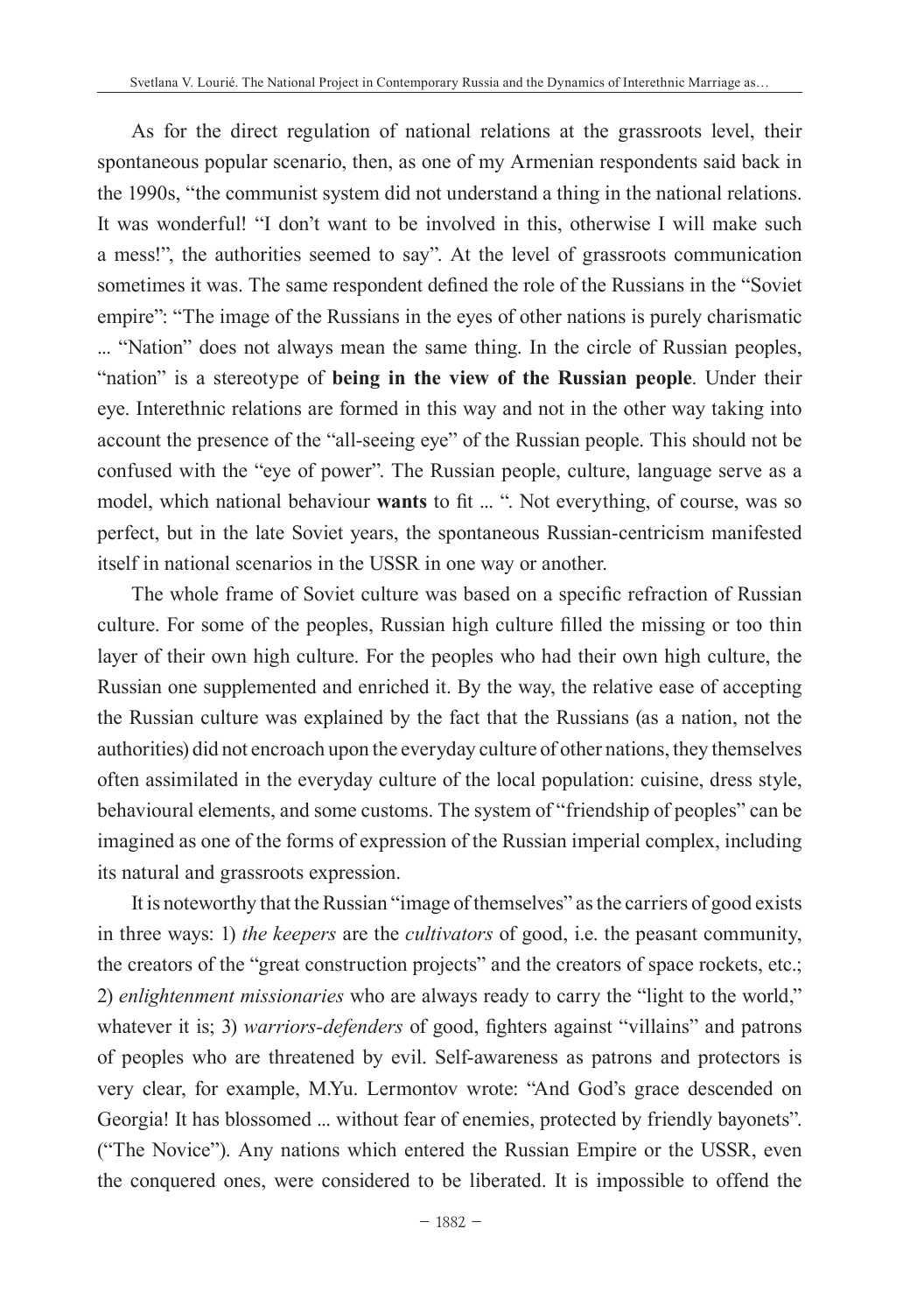Russians more than neglect their patronage! The Russian picture of the world considers significant the places of settlement of peoples in need of protection from anything. The "matryoshka" geopolitical hierarchy of the "mature socialist camp" is built precisely according to the "degrees of protection". Russia and "fifteen republics – fifteen sisters" around it is the centre of space. The next zone is the "socialist community", it is no longer the "Unbreakable Union", but the union of the privileged ones. Then there are countries of "socialist choice," like Angola, Mozambique or Nicaragua, in relation to which there are no formal obligations, but there are moral ones. And, finally, peaceloving and democratic countries, like India, are also under protection, though they are no longer in debt, having become friends. This spatial structure is not closed, has no closed contours, because something can be added to each of the component levels and the circle of defendants can expand at any time.

*The condition for action* is *self-protection* and *patronage* of those many under protection. Any foreign policy action is "forced self-defence," any action on foreign territory is "liberation" or "help." The idea of "international duty" is much older than the late Soviet doctrine! Let us recall on the Russian-Turkish war of 1877–1878, interpreted by the "educated society" as an aid to the "Slavic brothers", and by the common people as coming to defence for the "Greek" (that is, the Orthodox in general, and not the Slavs). The enemy is the one from whom it is necessary to defend oneself, or, to an even greater extent, the one from whom it is necessary to protect others.

In the empire, the Russians acquired a lot of protected ones, but in Soviet times, in the late 1920s and early 1930s, when, as a result of the anti-Russian policy of indigenisation at a rapid pace, the unwritten peoples of the USSR acquired their own national alphabet, and even theatres and universities, and those with the written language simply theatres, libraries and universities, the Russians in the end, paradoxically, felt like a birthday child: they were surrounded by a crowd of people that they saved from extinction, stagnation in lack of culture and benevolent peoples. They looked at them with pride and some tenderness as they were their success. The peoples, however, were also "favoured" by communism, but for the time being, the Soviet Russians also considered this to be an advantage. This is the basis of the friendship of nations for the Russians, the foundation of its spontaneous grassroots scenario, this is what set it ethnoculturally through the component, which was specifically emotionally positive for the Russians!

This is not enough though. These components of the Russian national identity should be considered when laying the foundations for a new national project: a modern Russian project. Of course, its main subject is the Russian people, since the comfort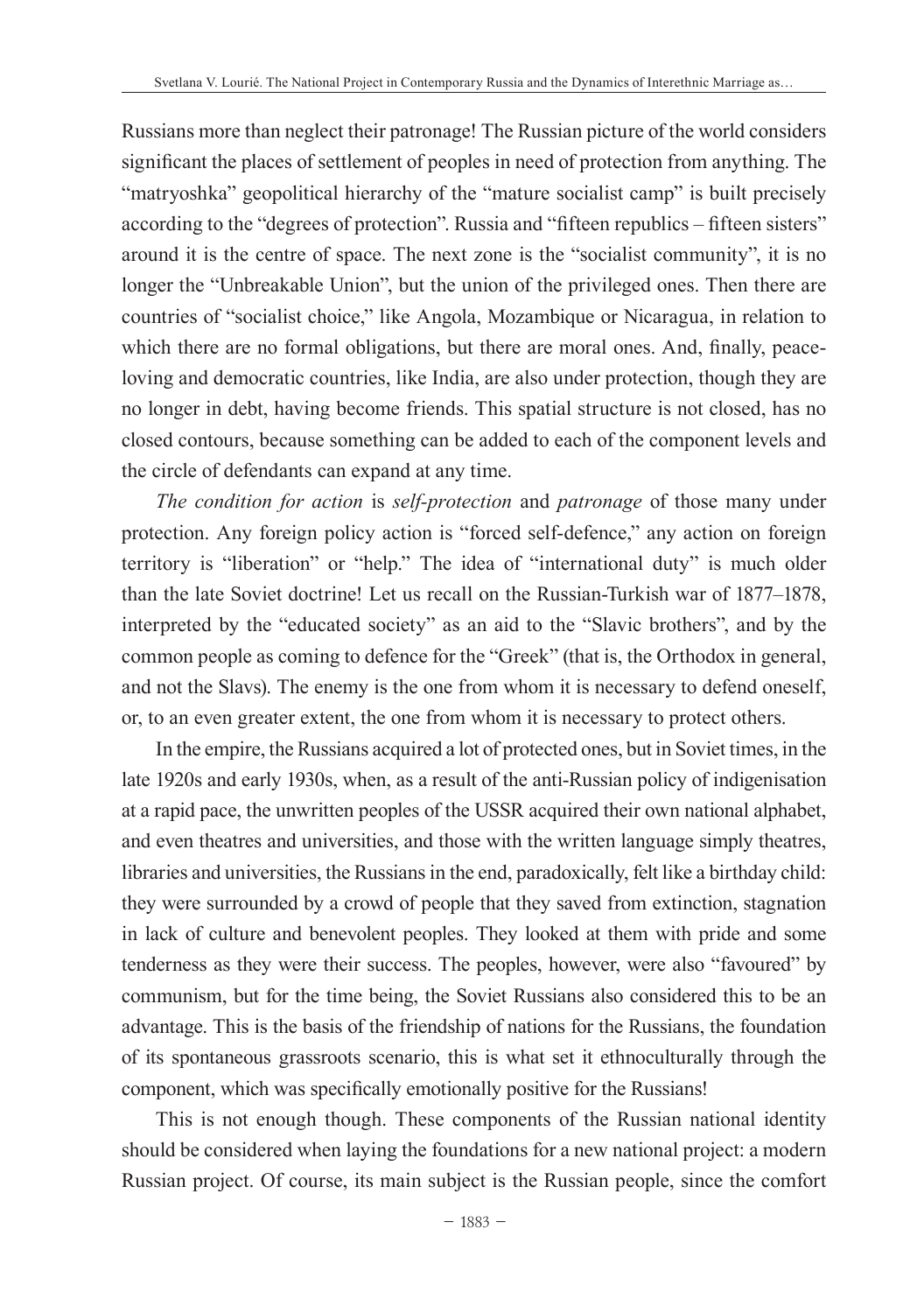of other nations in the Russian Federation depends, first of all, on the comfort of the Russians in it. If it is comfortable, if the Russians feel in their place, then there will be a place for other nations. If not, the Russians worrying about the discomfort themselves, will contribute to the discomfort of others, constantly worrying them. It is important to realise that no theoretically correct construction will be ever adequately implemented, if the Russians, from the point of view of their psychological and ethnocultural characteristics, have something "itching" in this construction. The national policy of modern Russia should be psychologically comfortable for the Russian people, because without this all of our state will be getting down little by little. Nevertheless, we should understand that what seems to be the creation of a comfortable environment for the Russians (including the system of state support for the Russians, assimilation and Russification of non-Russian peoples) may contribute to the psychological comfort of Russians, and it can destroy it: everything depends on the context. Let us repeat that looking at the cultures of minor nations, their protection often evokes not just a sense of pride in the Russians, but makes their self-identification firm and accurate, because it helps them to feel as patrons and protectors, which correlates with the ethnic and cultural dominants of the Russians. Actually, the inclusion of representatives of different peoples in the 'Russian circle", sometimes even regardless of nuances, already stimulates the Russian self-identity. The Russians, first of all, the Russian colonist peasants, at least in the 18th–19th centuries, did not always have the need to assimilate the peoples, but there was always the need to patronise and carry out the mission to the peoples.

The constant of *the condition for action* for the Russians is its self-awareness as a powerful and rightmost (just) force. "The strength is in the truth": this is the idea passing from the ancient proverb to the hero of the famous film Danila Bagrov. On the contrary, blocking this condition (as it happened in Afghanistan and in the "first Chechen war") automatically deprives the Russians of their capacity, they are lost, because the basis for action is lost. If the Russians do not feel the rightness that they bring to the peoples, no national scenario will turn out to be viable.

Thus, in the case of the Soviet "friendship of nations" scenario, the Russians had a special function: they put sense into it, combining two scenarios, i.e. "the friendship of nations" and "being ahead of everybody". Then it happened so that the notion of "being ahead" became morally empty because of its initial non-religiousness.

With the loss of its ideal meaning in the late Soviet and perestroika years, "the friendship of nations" scenario gradually began to collapse. As the other peoples of the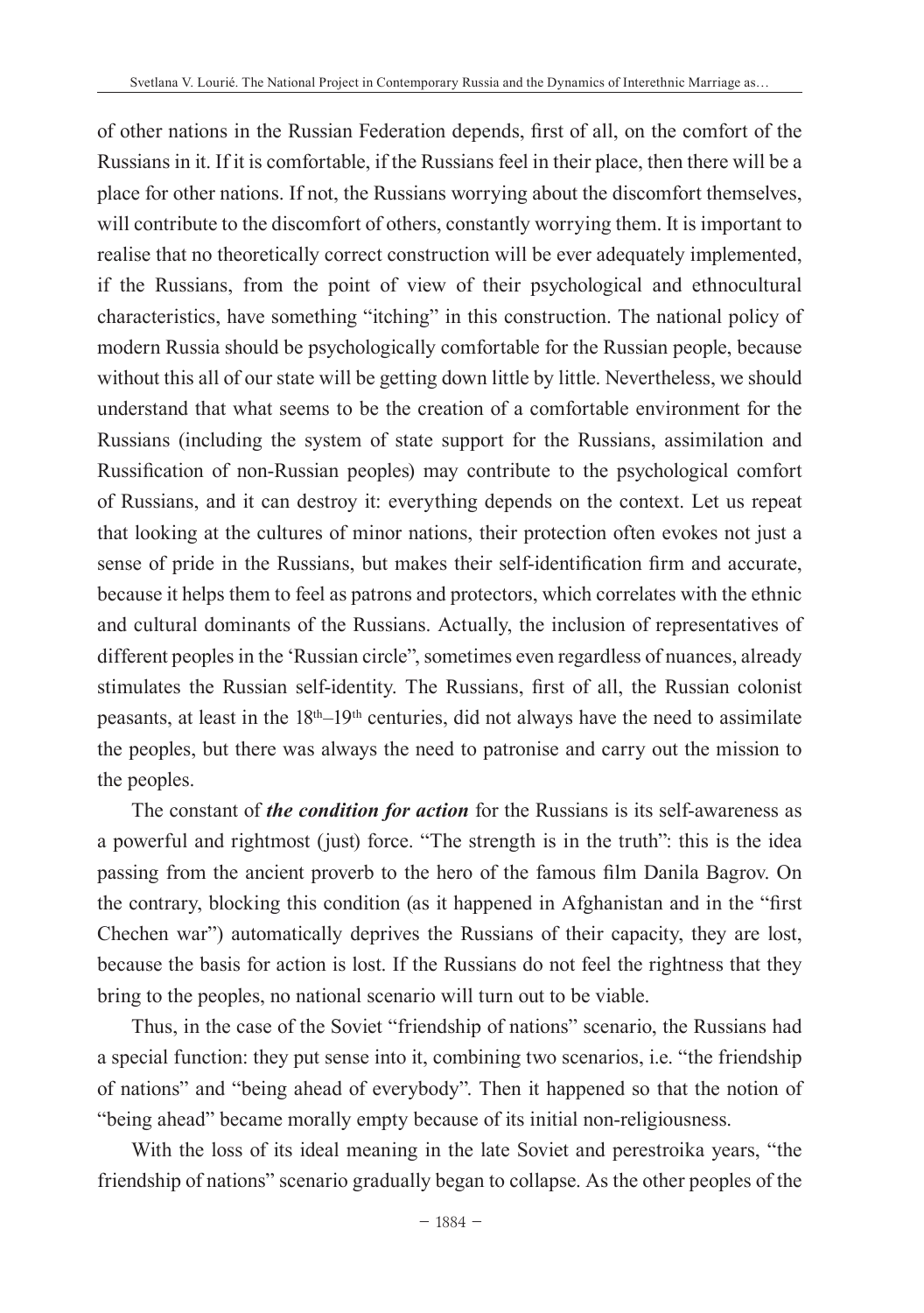Soviet Union were feeling more and more comfortable in only superficially ideological, almost oppressive Brezhnev regime, the Russians were in the state of crisis of their state consciousness. Imperial action cannot be strictly pragmatic. Therefore, if the majority of non-Russians in the USSR looked at the war in Afghanistan as another opportunity to increase the power of the country, for the Russians it was **the war without meaning**. The Russians did not have the feeling that they are saving someone.

The vitally important for the Russians mythogeme disappeared, or, it would be correct to say, there was no cultural theme left. In the Soviet period, it consisted of the idea "that apple trees will bloom on Mars". And for the sake of these "Martian apples" within the framework of the spontaneous "friendship of nations" scenario, the peoples of the Russian circle learned the complex art of compromise, "sublimation of the good", communication and "goodness in relation to theirs", which included millions and millions.

A new spontaneous national scenario, which will again cement the space of cultures and peoples of Russia, will arise when the Russians crystallise out a new understanding of the "Russian mission" acceptable to the current Russian society. On its basis, it will be possible to rebuild the national project. For an adequate national project cannot arise in Russia today in the conditions of its modern constitution, where the state does not have any ideology. I think that the national project will have to embrace the features of the imperial national project with its "individual approach" to the peoples (depending on the loyalty of the people of Russia to the Russians), on the one hand, and on the other, to reproduce the features of "the friendship of nations" scenario, but with an unconditional refusal of unification and enhanced assimilation.

It is unlikely that Russia should become the territory of simply allied peoples on the basis of some civilizational unity like the Eurasian doctrine. For example, the Mordovians and the Yakuts, who allegedly constitute a single Eurasian civilization, have nothing in common except for their common views on good and evil, except for those that are a consequence of the "natural law" known to pagans as well and the values they perceived from the Russians or through the Russians being **the peoples of the Russian circle**. Outside this Russian circle, they are completely different nations that do not constitute a single civilization. They acquire such a common for all the peoples of Russia (and, perhaps, more broadly the former USSR) civilization through the Russians, becoming parts of the Russian civilization. To a certain and significant degree, the quality of existence of these peoples depends on the national project that the Russians would be able to develop. Let me repeat that this project may include assimilation, but may be based on admiring the values of another culture, preserving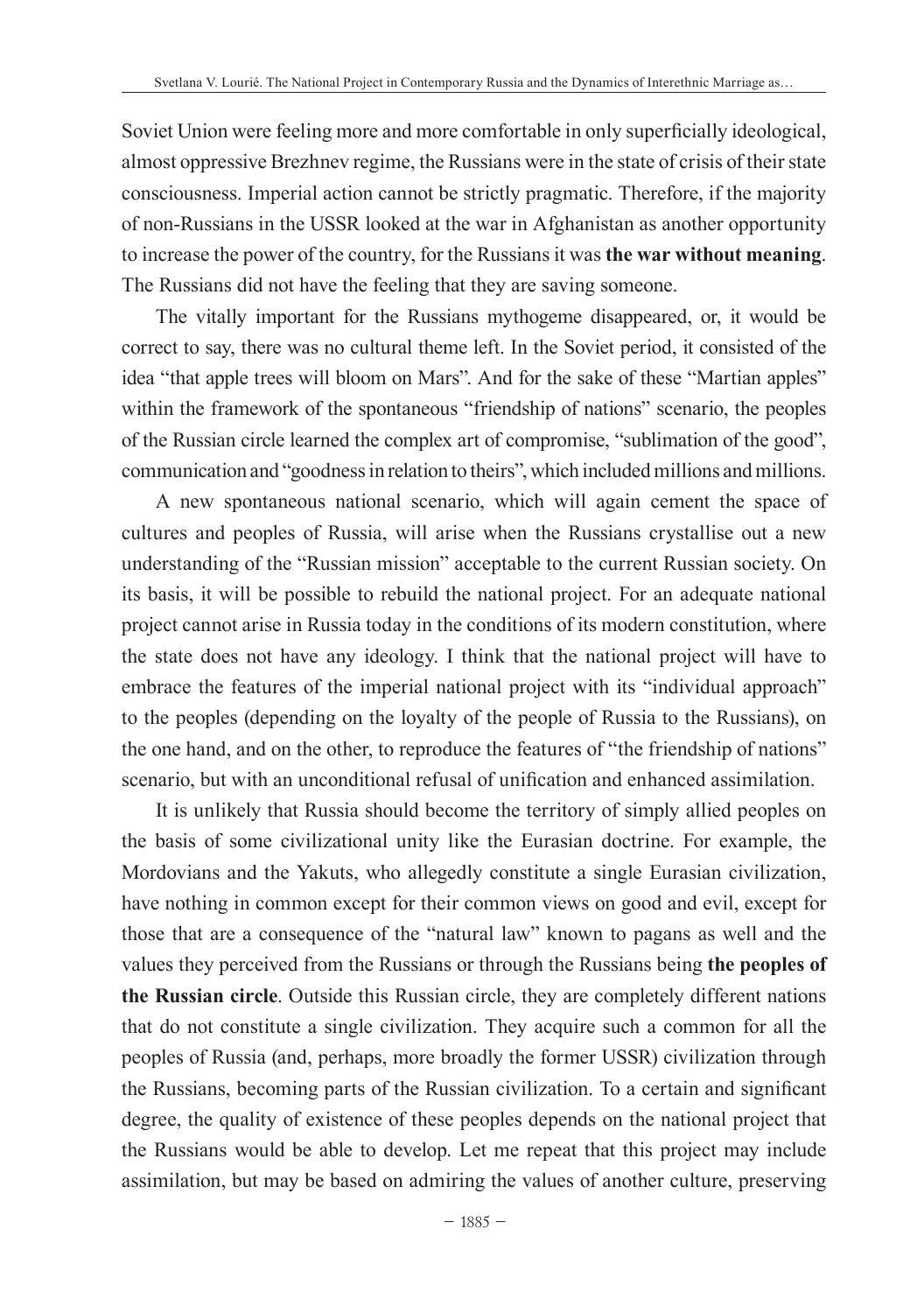it. There is no constantly recurring national policy that is supposedly the peculiar one for the Russians.

A certain wave of messianic consciousness arose in Russia in connection with the "Crimean consensus" bringing together not only Russian representatives of different ideologies ("white" and "red"), but involving quite a few non-Russian compatriots. The idea behind "Our Crimea" was simple: restoring the former greatness of the state. There was no consensus on why it was necessary to restore greatness: perhaps it would have arisen later if the "our-Crimea" social trend continued to develop progressively (if society did not decompose mechanically into "white" and "red"). Though that moral unity, which included representatives of different peoples of Russia, was already enough for the internal alternatives of the Russian and non-Russian peoples inhabiting our country to be manifested: for or against the Russian civilization. In general, it is natural that only a part of each people of Russia, more or less, depending on the intentions of the people, include themselves in the Russian civilization. This will provide an opportunity not for a national project based on a common denominator, but for an "individual approach" to the peoples and the alternative forces present in them through the stimulation of desirable alternatives for the Russians. There will be an object for appeal in each of the peoples of Russia, and at the present stage these individuals and groups in the composition of nations will not always be quite adequate to the Russian agenda: they may look for their own value justifications for such phenomena as, for example, "Crimeanism".

For representatives of the Turkic peoples who have taken the dominant position of the majority of the Russian people, Eurasianism can become such a justification. This is kind of a euphemism of the "Russian civilization", which is psychologically easier to be accepted for the representative of the Tatar people, for example, as the thesis about their affinity with the Russians and the inevitable dependence on them. At the stage of formation, this is a positive phenomenon, since everyone who is not against us is now with us. The ideological inconsistency is quite natural, since the Russians themselves have not yet offered a clear positive dominant. Adoption of "Our Crimea" is a primary self-identification into which different ideologies are embedded, it is a frame for those who can potentially become the carrier of the common ideal, who is for the Russian civilization anyway, since there is no unity in understanding the essence, even among the Russians themselves.

As for the national grassroots scenario of ethnic relations, it has not yet been completely revealed. It is clear only that this is not a scenario of complete assimilation.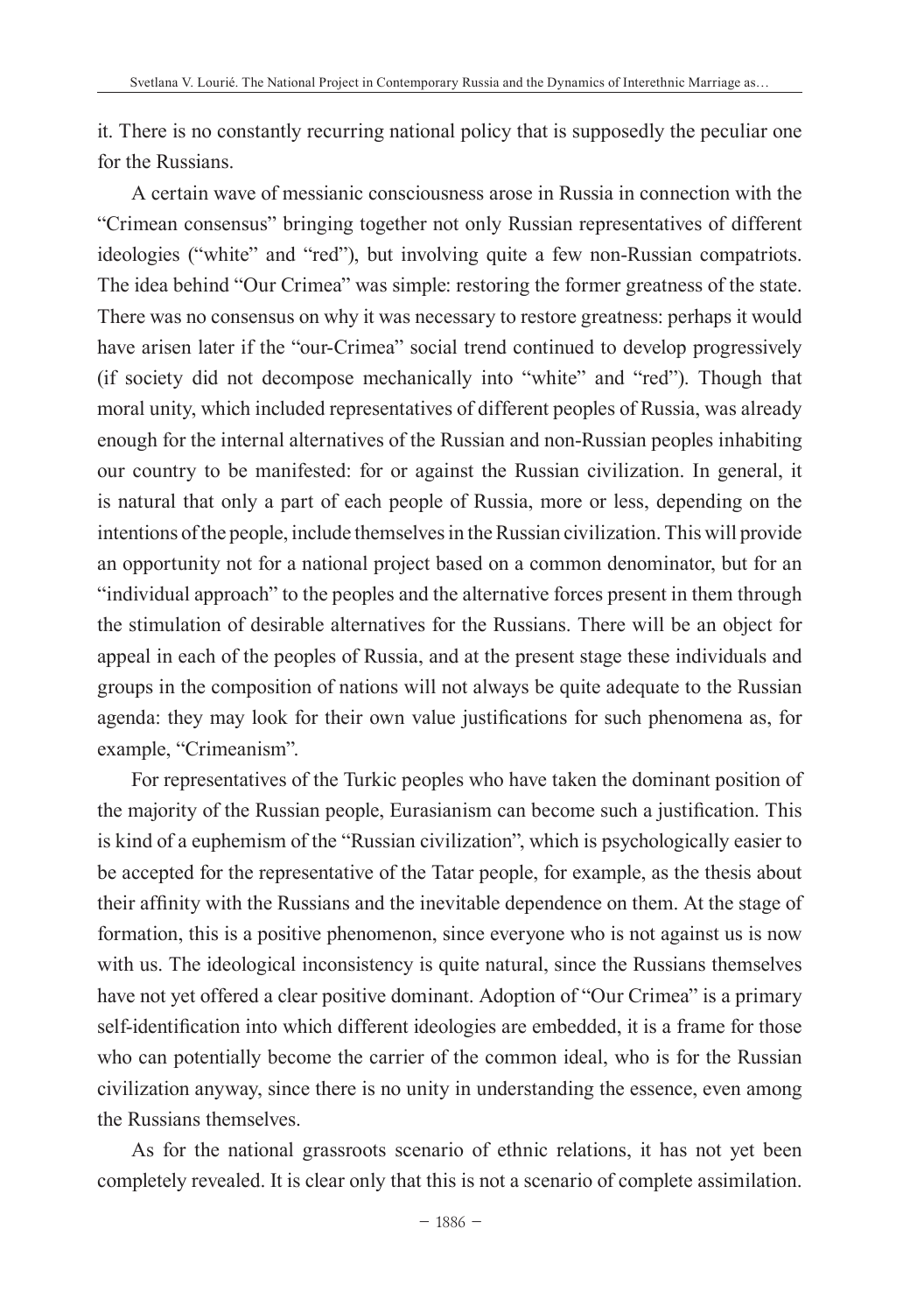Let us look at the results of the interview I conducted in 2017 among the Russian students in several cities of Russia: autonomous capitals, regional and district cities of Russia, i.e. in Kazan, Makhachkala, Ufa, Krasnoyarsk, Michurinsk (Tambov region) and Lysva (Perm region) (97 people), as well as in Makhachkala among the students of indigenous nationalities of Dagestan (43 people). (Among those, by the way, 60% called themselves observant Muslims, 20% Muslims "in their heart" and another 20% did not answer the question of religious affiliation). Russian students defined their religion as follows: 2% called themselves atheists, 40% non-believers, 9% doubters, 26% oriented to Orthodoxy, 19% Orthodox, 2% Muslims, 2% followers of other religions. (Express my thanks to Candidate of Philosophical Sciences S.А. Podyapolskiy for help with the interview).

First of all, the question is what the All-Russian people are. Only 8% of the surveyed Russian students called it an ideological cliché. Another 14% considered it as the term for the mechanical population of the peoples inhabiting Russia. 26% understand it as the emerging and even already existing commonality of peoples of Russia. Most of all – 49% of Russian students – called the All-Russian people the commonality of all the people inhabiting Russia (an approach from the point of view of not peoples, but individuals). There are few such people (3%) for whom the expression "All-Russian people" is a euphemism for the name of the Russian people so that it would not hurt other people that they were forgotten. Thus, it is the "All-Russian people" that 75% of the interviewed Russian young people consider to be the real, not ephemeral, commonality for the citizens of Russia.

However, 33% of respondents believe that the "All-Russian people" will remain an amorphous entity, because it does not have common values and goals, and 5% even believe that subsequently the nation will completely fall apart into separate ethnic groups that have little in common. 18% of the interviewed Russian students think that the All-Russian people will turn into a political nation living under the same civil laws and becoming more and more united. 32% think that the ever-deepening unity of the All-Russian people is based on common values and goals, another 8% believe in assimilation and that multi-ethnic All-Russians will increasingly merge with the Russian people. Another 4% found it difficult to answer.

Comparing the answers of the Russian students with the answers of the Dagestani, we get the following. 60% of the surveyed Dagestani students believe that the All-Russian people are the commonality of peoples living in Russia (79% of this number (48% of the total number of respondents), see All-Russian people as the commonality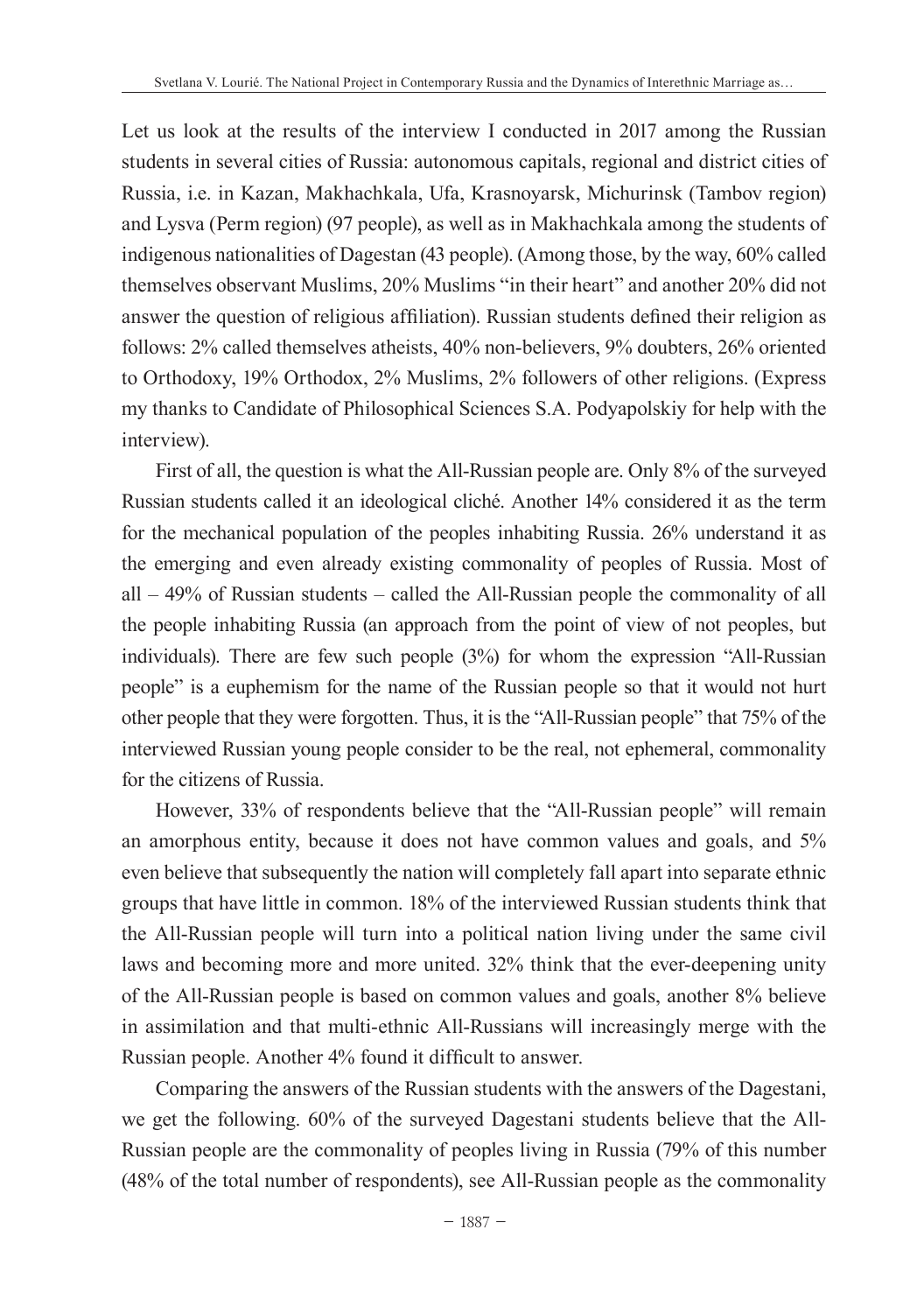of peoples of Russia, and 21% (13% of the total number of respondents) consider the All-Russian people as a commonality of people living in Russia. Unlike the Russian students, the Dagestani approach is rather a people-centred one. Only 2.5% of the total number of respondents believe that the All-Russian people are the mechanical totality of the peoples of Russia. Many of them (30% of the total amount of the respondents) believe that the All-Russian people mean the Russian people themselves. 2.5% consider the term "All-Russian people" to be an ideological cliché, and 4% found it difficult to answer the question.

78% of the surveyed Dagestani students believe that the All-Russian people will be getting increasingly united, of which 32% (25% of the total number of respondents) believe that it is the Russian people who are determining the unity (however, this figure must be interpreted carefully, let us recall that 30% of Dagestani students believe that the All-Russian people mean only the Russian people themselves). 52% of those who believe that the All-Russian people will become more united (40% of the total number of respondents) believe that the unity of the All-Russian people will be set by common goals and values, and 16% (12.5% of the total number of respondents) that the reason for the increasing degree of unity of the All-Russian people is the commonality of civilian life. Only 10% of the respondents believe that the All-Russian people will remain an amorphous commonality, or will fall apart into separate nations at all; another 12% found it difficult to answer.

Thus, both the Russians and the Dagestani understand the concept of the "All-Russian people" basically as a method of self-identification as the members of the peoples inhabiting Russia or simply its citizens of different nationalities. Nevertheless, this identification is far from comprehensive. The latter is not at all connected with the hostility towards Russia, which is shown by the answers of the Dagestani students to the question: "Are you proud of being a All-Russian?" 77% of respondents answered positively, and 36% of them (28% of the total number of respondents) explained this with a feeling of sincere love for the Russian people, 28% (21% of the total number of respondents) with the pride of power in the international arena and another 36% (28% of the total number) reported that they were taught to be proud of living in Russia by their parents. Let us add that 80% of the surveyed Dagestani students believe that citizens of Russia are obliged to be patriots, 21% of them (17% of the total number of respondents) are convinced that one should be a patriot of Russia because it is the best and most just country. As for what the Russians expect from non-Russians, only 23% of surveyed Russian students believe that a Russian citizen of non-Russian nationality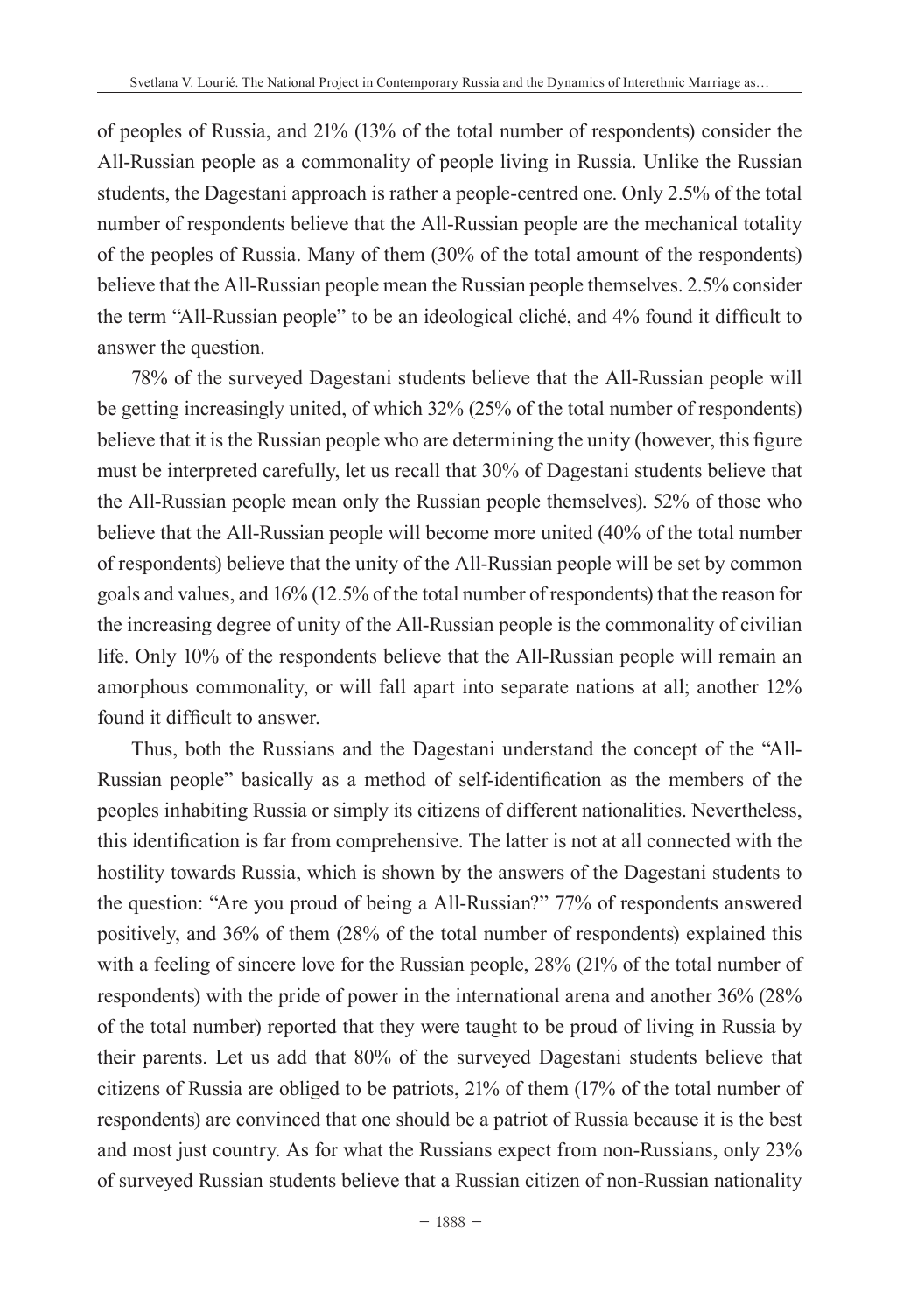must be a patriot of Russia, another 44% believe that it is possible that a non-Russian Russian citizen is a patriot of Russia, and 24% do not consider the possibility of Russian patriotism among the non-Russian citizens of Russia.

Let us turn to the question of the unity of the "All-Russian people". Almost more than a half of the Dagestani students (52%) believe that the peoples of Russia have a single ethical system, of which 78% (19% of the total number of respondents) consider it practically unified (13%) or potentially unified (65%), and 22% (12% of the total number of respondents) emphasize the common perception of justice for the peoples of Russia. 35% of the total number of respondents consider it natural that every nation has its own ethical system. No one argued that there could not be a single ethical system with the Russians, and 13% found it difficult to answer the question.

84% of the Russians surveyed and 88% of the Dagestani respondents believe in the friendship of peoples (they believe that the friendship of peoples in the USSR was real). 77% of the interviewed Russians and 81% of the Dagestani want the friendship of the peoples to be revived. 41% of the Russians and 51% of the Dagestani are confident that the peoples of Russia are friends now, another 26% of the Russians and 8% of the Dagestani believe that the vector of development of national relations in Russia is directed towards reviving the friendship of peoples.

It remains unclear though if the young people understand the Russian people themselves as the central nation in the ethnic relations of Russia. Here we get a very interesting situation. Only 52% of the Russian respondents themselevs consider the Russians to have the ideal functions in the interethnic relations, and 37% think that they have only organizational functions. If we turn to the Dagistani respondents, 68% admit the ideal functions of the Russians. Among them almost a half of the Dagistani see the role of the Russians in setting the goal ("The Russians lead the peoples of Russia to great goals"), in protection of values ("The Russians protect human values in the face of globalization and save other peoples of Russia from immorality"), in finding the right way ("The Russians help other peoples of Russia not to lose themselves and not "to sink" in the modern world". Only 20% of the interviewed Dagistani students think that the Russians have only an organizational role. None of the surveyed Dagestani students consider the Russians to play a negative role in the international relations. 61% of Dagestani students said that they would like the Russian Empire to revive, only 12% are definite about not wanting this scenario to develop (among them there 3% of those, who consider the empire an outdated form of the state, and 9% of those, who consider the empire to be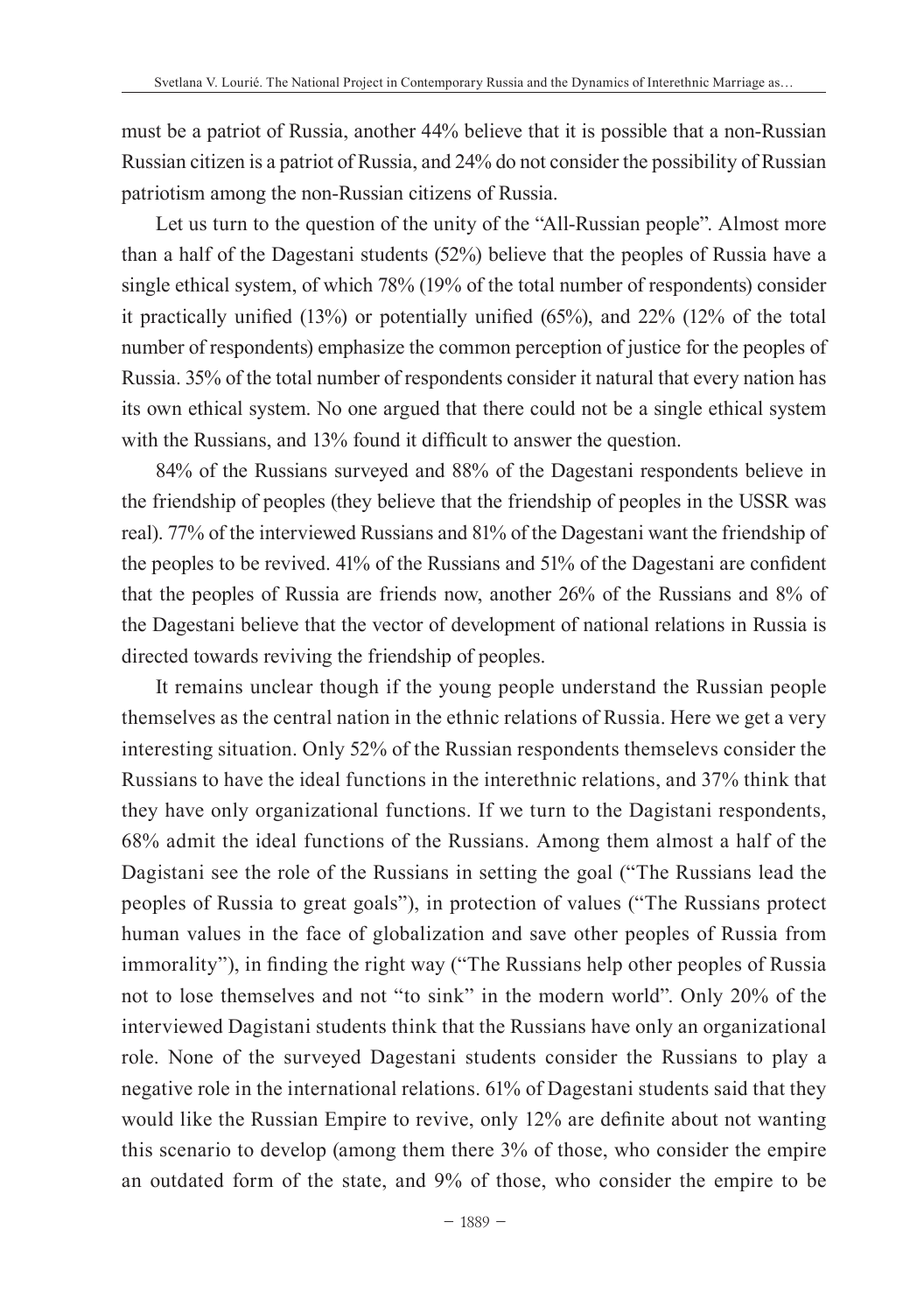tyrannical). Though 27% of the Dagestani students found it difficult to answer the question. Among the Russian students 27% think that the revival of the Russian Empire is a good scenario, and 49% consider it to be undesirable (18% of the total amount of respondents consider this to be a totally wrong way for Russia and 35% see the empire as an outdated form of the state). 24% of the Russian students found it difficult to answer the question.

If we turn to the problem of assimilation, the situation is as follows. 36% of the surveyed Russian students consider assimilation to the Russians possible, and 50% impossible (the rest were uncertain). But is it desirable in the eyes of the Russians? None of the interviewed Russian students agreed with the desirability of "all nations becoming like Russians". Only 4.5% of the Russians surveyed agreed with the idea that "it is desirable that the idea of morality, the principles of children upbringing and education among all peoples of Russia should be like among the Russians". That is, the assimilation paradigm in the national scenario of modern Russians seems to be excluded. Though, already 36% consider the mutual assimilation of the peoples of Russia to be a positive phenomenon (that is, they welcome the formation of a unified Russian nation). Still, the majority (50%) are confident that every nation should preserve its own characteristics, its culture, its identity. There are still those who consider assimilation to global supranational values desirable, but there are few of them, 4.5%. 4% found it difficult to answer this question. As for the national feeling, only 74% of Russian students feel it, 5% speak of regional patriotism, and 14% say directly that they are not familiar with the national feeling (the rest were uncertain).

In conclusion of the review of the answers to some of the interview questions, let us compare the degree of idealism in the state-building of the Russians and the Dagestani. 81% of the Russians and 78% of the Dagestani think that the idea is necessary for the basis for a multinational state, and 43% of the Russians (45% of the total number of surveyed Russian students) and 70% of the Dagestani (55% of the total number of surveyed Dagestani students) believe that the idea itself is needed, and the rest will be added to this, while the rest (35% of the total number of the interviewed Russians and 23% of the surveyed Dagestani) believe that the idea that is needed also needs economic and political grounds. It should be noted here that 13% of the Russians and 10% of the Dagestani consider it sufficient that only the Russian people have the state idea and build the state themselves. Only 13% of the Russians see the economy as the basis of the state, and 43% of them (6% of all respondents) believe that the state idea is unacceptable, because it leads to fascism, and 11% of the Dagestani (among them there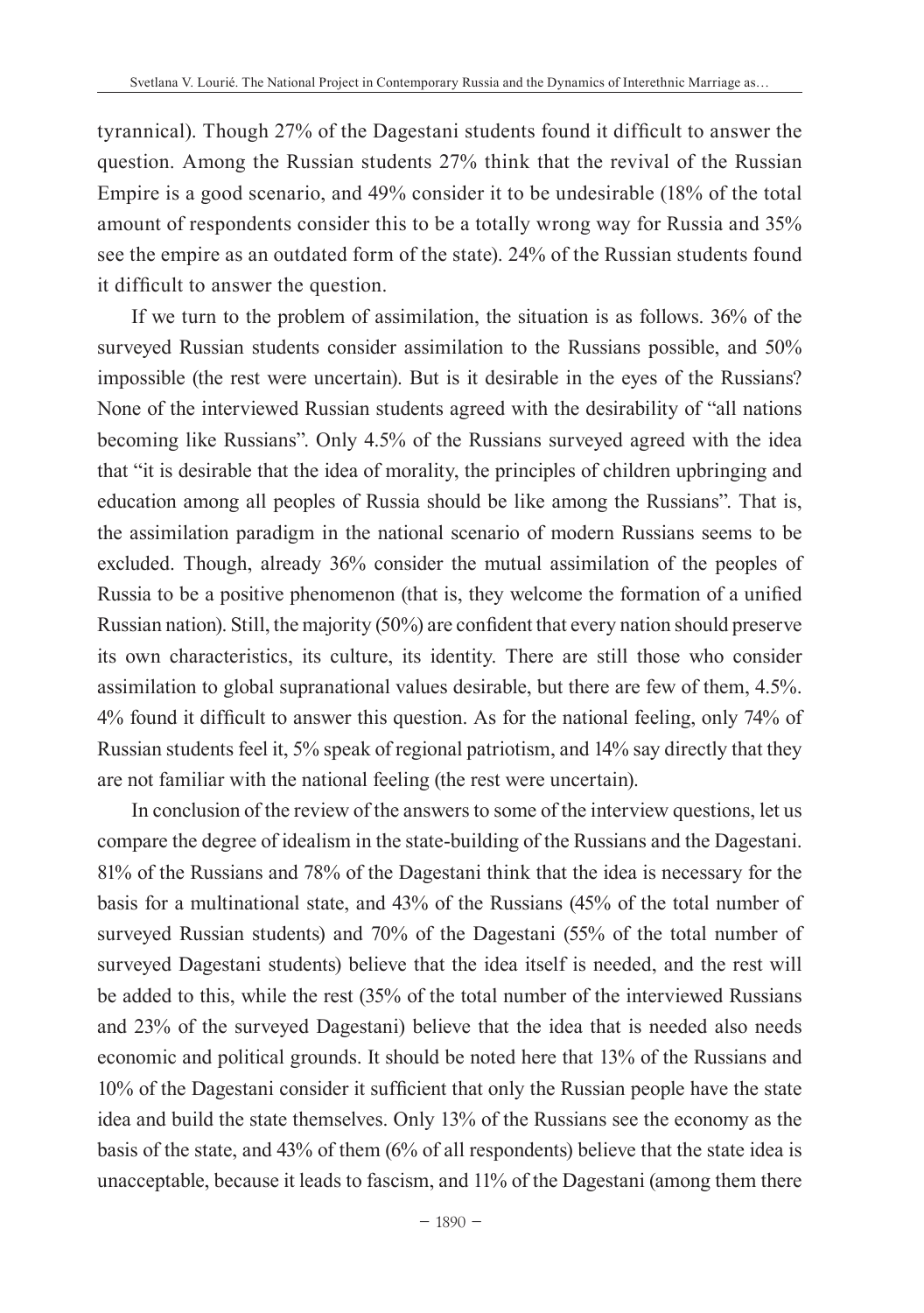are no people who consider the state idea unacceptable). 6% of the Russians and 11% of the Dagestani found it difficult to answer the question.

At the beginning of the article we talked about indicators of the tendencies in the formation of national relations' scenarios in modern Russia from the point of view of data analysis on interethnic marriage. We asked questions about this phenomenon to our respondents, however, only to the Russian ones. The analysis of the answers showed that the interviewed Russian students practically do not include interethnic marriages in the structure of relations between nations, regarding them as expressions of interindividual relations. Students did not choose the answers that connected the spread of interethnic marriages as an indicator of good relations between nations or an expression of friendship between nations. 77% of them answered that they are positive towards interethnic marriages, since they are the result of love between people. 63% of respondents believe that we should welcome the marriage of representatives of any nationalities, if there is love between them. 21% were against black and white interracial marriages. Another 16% expressed doubt that it is permissible for the Russians to marry the Muslims as well. 16% think that there interethnic marriages can pose the problem of raising children in the traditions alien to the Russian culture. About 70% of respondents do not see any serious problems that could be caused by the spread of interethnic marriages, more than half of them believe that, on the contrary, the Russians receive fresh blood through nationally mixed marriages. For comparison, let us present the data of the 2010 survey of the All-Russian Public Opinion Research Centre, which shows that the All-Russians disapprove of the marriages between the people with different religious views: almost half of the respondents (48%) are negative about this. Then the All-Russians of all ages and nationalities were interviewed, and our survey included only the Russian students aged from 18 to 27.

Therefore, we see that interethnic marriages are allowed in the currently emerging national scenario (if it is emerging at all), but are they an element of it? Definitely, they are not a tool for rapprochement between nations, as was the case in the Soviet era. Rather, the acceptance of nationally mixed marriages is an element of the paradigm of consolidating Russia as an aggregate of individuals of different nationalities. We encountered this pronounced alternative in the answers to the interview, especially by the Russian students. In practice, this means that interethnic marriages will be influenced not by the "ties" between the peoples, which are connected with values and ideals, but only by natural complementarity at the behavioural level, acceptance of each other's household scenarios. Therefore, it should be assumed that the number of nationally mixed marriages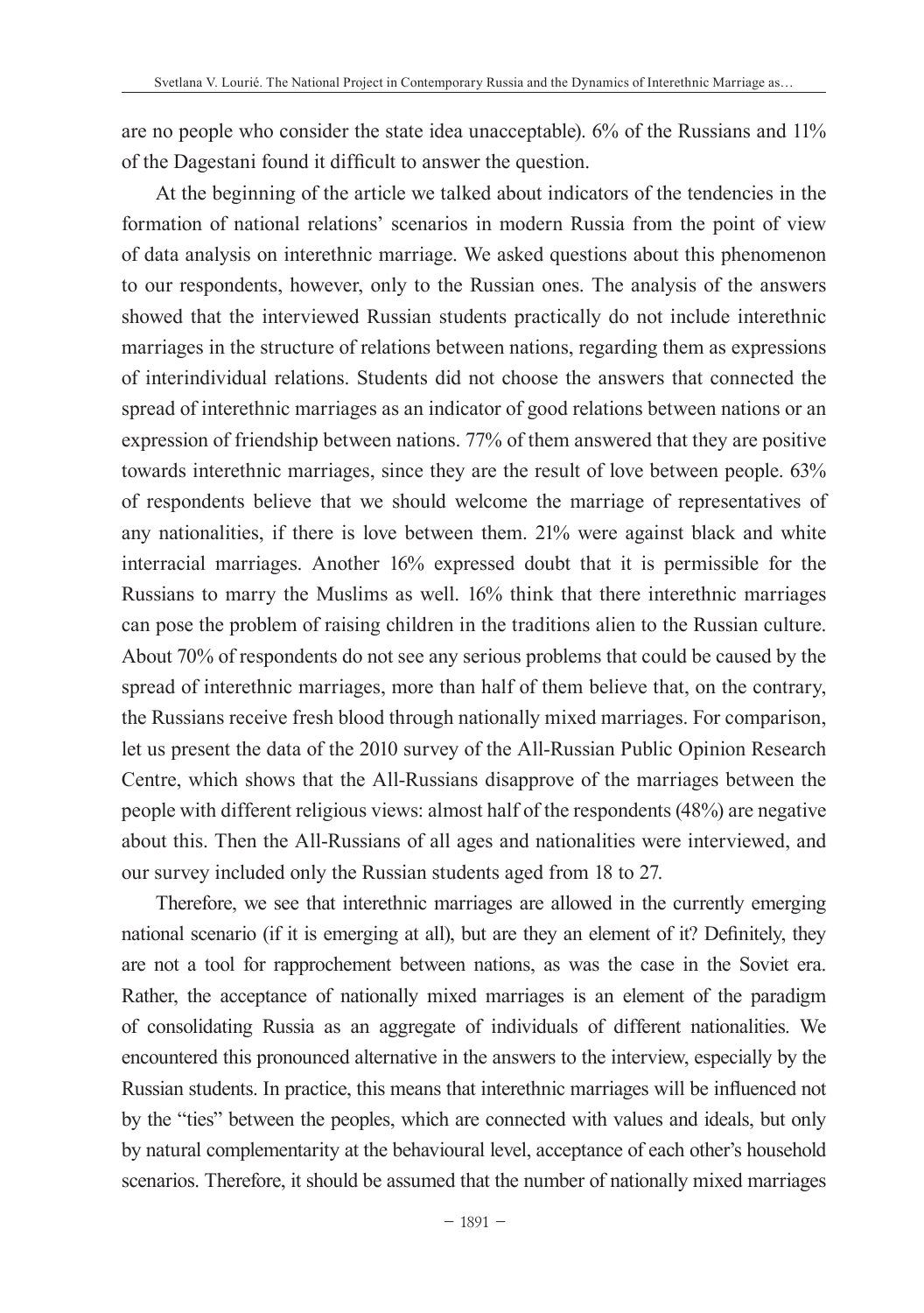will increase or decrease according to the logic that is not understandable at a superficial glance and can be explained by some features of the ethnopsychological constitution of the peoples: ethnopsychological constitution, which includes a complex of psychologically comfortable actions, regardless of their ideal value, and not ethnocultural, which implies a value understanding of action scenarios. Obviously, this is exactly what we see in the multidirectional figures of the marriage dynamics of different peoples of Russia.

We cannot predict the grassroots scenario of national relations in our country in the event if its people get out of the long-running state of unrest. However, it seems to us that this will not be a model of assimilation to the Russian ethnic. Not even because it will meet the resistance of other peoples of Russia, but because the Russians do not want this. No one can force the Russians to assimilate the peoples, because now they do not see the world as the assimilation model requires. Our brief analysis of the attitude of the Russian youth towards interethnic marriages speaks rather in favour of the fact that a certain amorphous model of tolerance is taking shape. But will it satisfy the Russians, who, due to their ethnic and cultural characteristics, need a dynamic model of national relations? We believe that the basis of the new national project should be the reconsideration of the "friendship of peoples" model with a certain emphasis on the role of the Russians as a leading nation, setting the paradigm of existence for other peoples of Russia, and assuming the old imperial selective approach to peoples. This is possible, of course, if the Russians have a guiding idea-goal, at least a cut form of the mission. If the idea does not appear though, the Russians simply will not be able to organise Russian peoples, no matter what the theorists compose for them.

#### **References**

Dinislamova, S.R. & Sadretdinova, E.V. (2014). Mezhetnicheskii brak i natsional'no smeshannaia sem'ia v Bashkortostane: sostoianie, dinamika i factory razvitiia [Interethnic marriage and ethnically mixed family in Bashkortostan: state, dynamics and factors of development]. In *Nauchnoe soobshchestvo studentov XXI stoletiia. Obshchestvennye nauki: sbornik statei po materialam XX mezhdunarodnoi studencheskoi nauchno-prakticheskoi konferentsii* [*Scientific union of students of the*  21st century. Social sciences: collection of articles of the 20<sup>th</sup> International student *scientific conference*], 5 (20), 62-67.

Etherington, J. (2010). Nationalism, territoriality and national territorial belonging. In *Papers: revista de sociologia*, 2 (95), 321-339.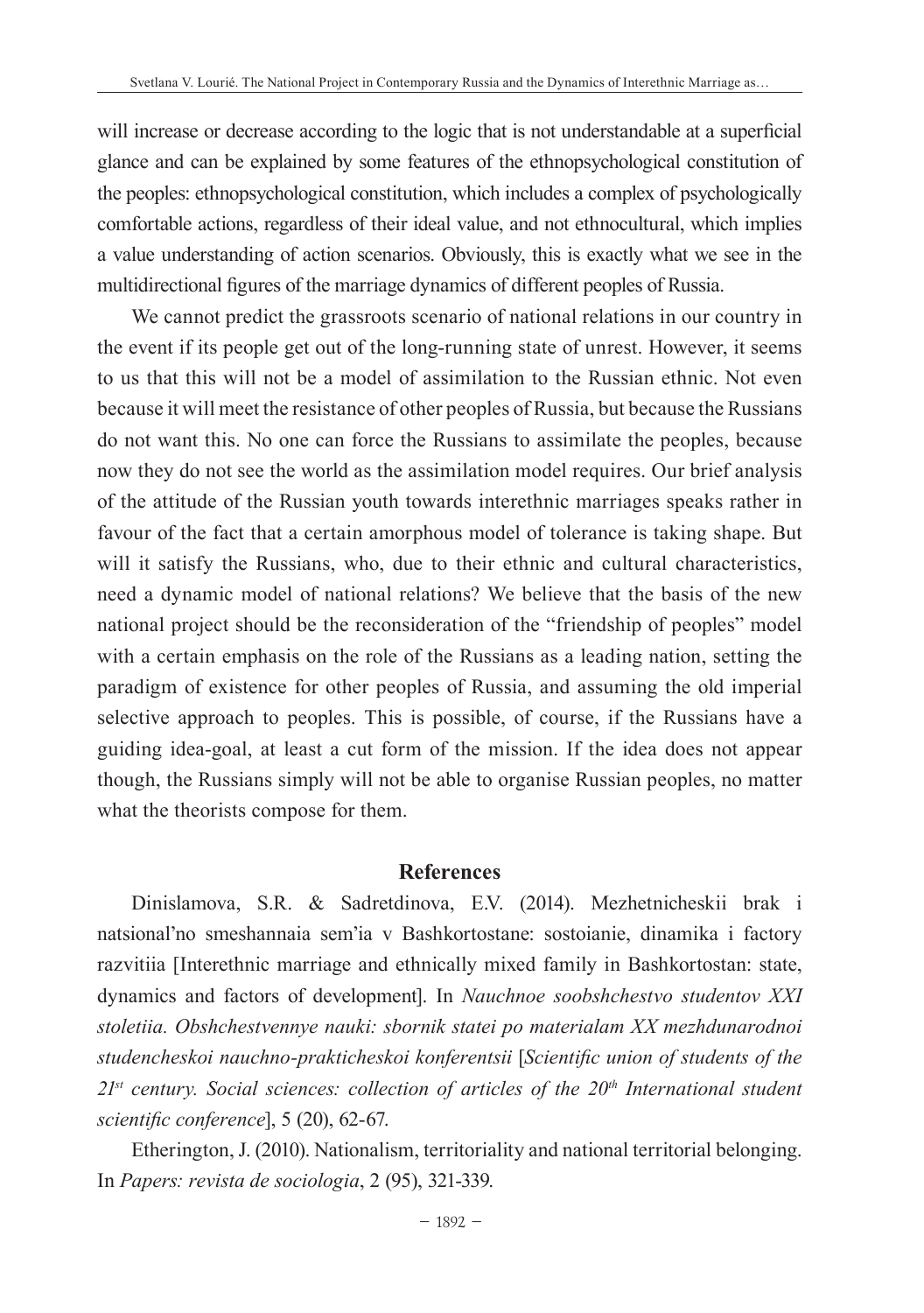Galkina, E.M. (1993). *Etnicheskaia identichnost' podrostkov iz natsional'nosmehsannykh semei (po materialam etnosotsiologicheskogo issledovaniia v g. Moskve)*  [*Ethnic identity of adolescents from nationally mixed families (according to the materials of ethno-sociological study in Moscow*]. Author's abstract, Moscow, 27 p.

Gultekin, M.N. (2012). Debates on inter-ethnic marriages: assimilation or integration? In *Papers: revista de sociologia*, 1 (97), 151-166.

Hohmann-Marriott, B.E. & Amato, P. (2008). Relationship Quality in Interethnic Marriages and Cohabitations. In *Social Forces*, 2 (87), 825-855,

Huijnk, W., Verkuyten, M. & Coenders, M. (2013). Family relations and the attitude towards ethnic minorities as close kin by marriage. In *Ethnic and Racial Studies*, 11 (36), 1890-1909.

Jaskuowski, K. (2010). Western (civic) versus Eastern (ethnic) Nationalism. The Origins and Critique of the Dichotomy. In *Polish Sociological Review*. Issue Year:171/2010, 3, 289-303.

Krivonogov, V.P. (2011). *Khakassy v nachale XXI veka: sovremennye etnicheskie protsessy* [*The Khakass people in the beginning of the 21st century: modern ethnic processes*]. Abakan, Khakass publishing house, 249 p.

Lourie, S.V. (1994). Rossiiskaia imperiia kak etnokul'turnyi fenomen i etnopoliticheskaia real'nost' Zakavkaz'ia [The Russian Emmpire as an ethnocultural phenomenon and ethnopolitical reality of Transcaucasia]. In *Metamorphozy traditsionnogo soznaniia* [*Metamorphoses of traditional consciousness*], Saint Petersburg, Kotlyakov publishing house, 286 p.

Lourie, S.V. (1998). Vospriiatie narodom osvaivaemoi territorii [Perception of the discovered territory by the nation]. In *Obshchestvennye nauki i sovremennost'* [*Social sciences and modernity*], 5, *61-74*

Lourie, S.V. (1999). Natsionalizm, etnichnost', kul'tura [Nationalism, ethnicity, culture]. In *Obshchestvennye nauki i sovremennost'* [*Social sciences and modernity*], 4, 101-111.

Lourie, S.V. (2011). Druzhba narodov v SSSR: natsional'nyi proekt ili primer spontannoi mezhetnicheskoi samoorganizatsii [The friendship of people in the USSR: the national project or the example of spontaneous interethnic self-organization]. In *Obshchestvennye nauki i sovremennost'* [*Social sciences and modernity*], 4, 145-156

Lourie, S. V. (2018). Innnnnnc Dynamics of Nationalities Policy in USSR and their Manifestations in the Daily Living of Citizens: on the Phenomenon of the Diffusion of Interethnic Marriages. In *Journal of Siberian Federal University. Humanities & Social Sciences,* 5 (11), 753-774.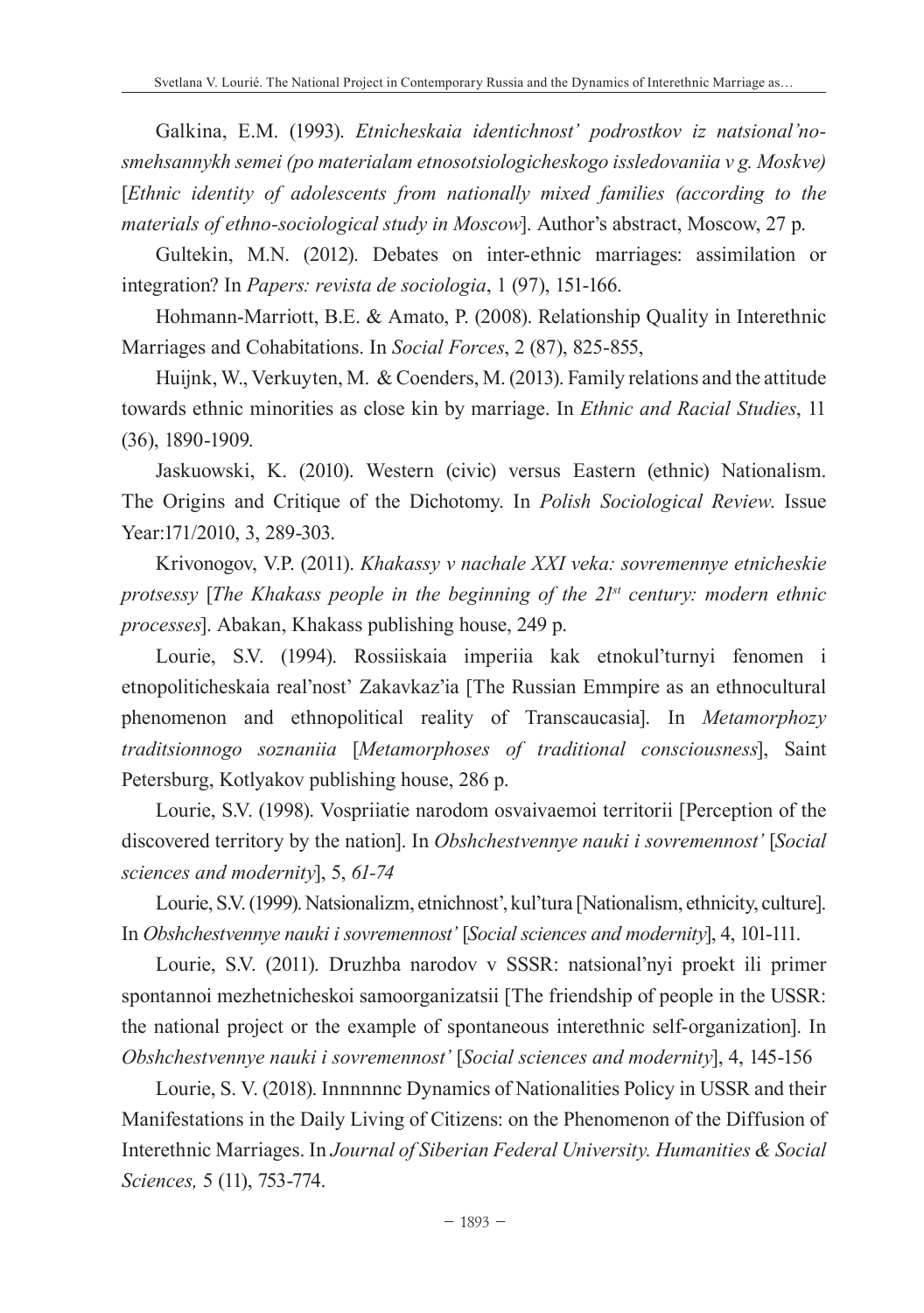Munck, R. (2010). Marxism and nationalism in the era of globalization. In *Capital & Class,* 1 (34), 45-53.

Makharova, G.S. (2003). *Natsional'no-smeshannye braki v Respublike Buriatiia na sovremennom etape* [*Nationally mixed marriages in the republic of Buryatiya at the modern stage*]. Author's abstract, Ulan Ude, 25 p.

Naselenie Rossii 2003-2004 [Population of Russia 2003-2004] (2006). In *Odinnadtsatyi-dvenadtsatyi ezhegodnyi demograficheskii doklad*. [*Eleventh-twelfth annual demographic report*]. Executive editor A.G. Vishnevsky. Institute of Economic Forecasting RAS. Centre for Demography and Human Ecology. Moscow, 360 p.

Semenov, V.A. (2014). Dinamika mezhnatsional'nykh brakov na Evropeiskom Severo-Vostoke na rubezhe XX-XXI vv. (po materialam rodoslovnykh) [The dynamics of interethnic marriages in the European Northeast at the turn of the 20<sup>th</sup>-21<sup>st</sup> centuries. (based on families' history). In *Sotsial'no-kul'turnye protsessy na territorii Komi kraia: istoriia i sovremennost'* [*Socio-cultural processes on the territory of the Komi region: history and modernity*]. Syktyvkar, Komi Republic Academy of State Service and Management, 181-184.

Soroko, E. (2014). Etnicheski smeshannye supruzheske pary v Rossiiskoi Federatsii [Ethnically mixed married coupled in the Russian Federation]. In *Demograficheskoe obozrenie* [*Demographic overview*], 4, 96-123.

Titova, T.A. (1999). *Etnicheskoe samosoznanie v natsional'no smeshannykh sem'iakh* [*Ethnic self-identity in nationally mixed families*]. Kazan, Fort-Dialog, 164 p.

Trifonova, A.T. (2014). *Sovremennye mezhnatsional'nye sem'i: tsennosti i orientatsii* [*Modern interethnic families: values and positions*]. Ulan-Ude, Buryat State University, 128 p.

Sager, A. (2014). Methodological Nationalism, Migration and Political Theory. In *Political Studies*, 1 (64), 42-59.

Santiago, J. (2012). Secularisation and Nationalism: A Critical Review. In *Social Compass*, 1 (59), 3-20.

Song, M. (2009). Is Intermarriage a Good Indicator of Integration? In *Journal of Ethnic and Migration Studies,* 2 (35), 331-348.

Verdery, K. (2002). Kuda idut "natsiia" i "natsionalizm"? [Where do "nation" and "nationalism" lead? In *Natsii i natsionalism* [*Nations and nationalism*]. B. Anderson, I. Bauer. M. Khrokh et al. Moscow, Praksis.

Vereshchagina, A. (2003). *Etnicheski smeshannye sem'i na Severnom Kavkaze i mezhetnicheskaia adaptatsiia* [*Ethnically mixed families in the Northern Caucasus: education and interethnic adaptation*]. Author's abstract. Rostov-on-Don, 26 p.